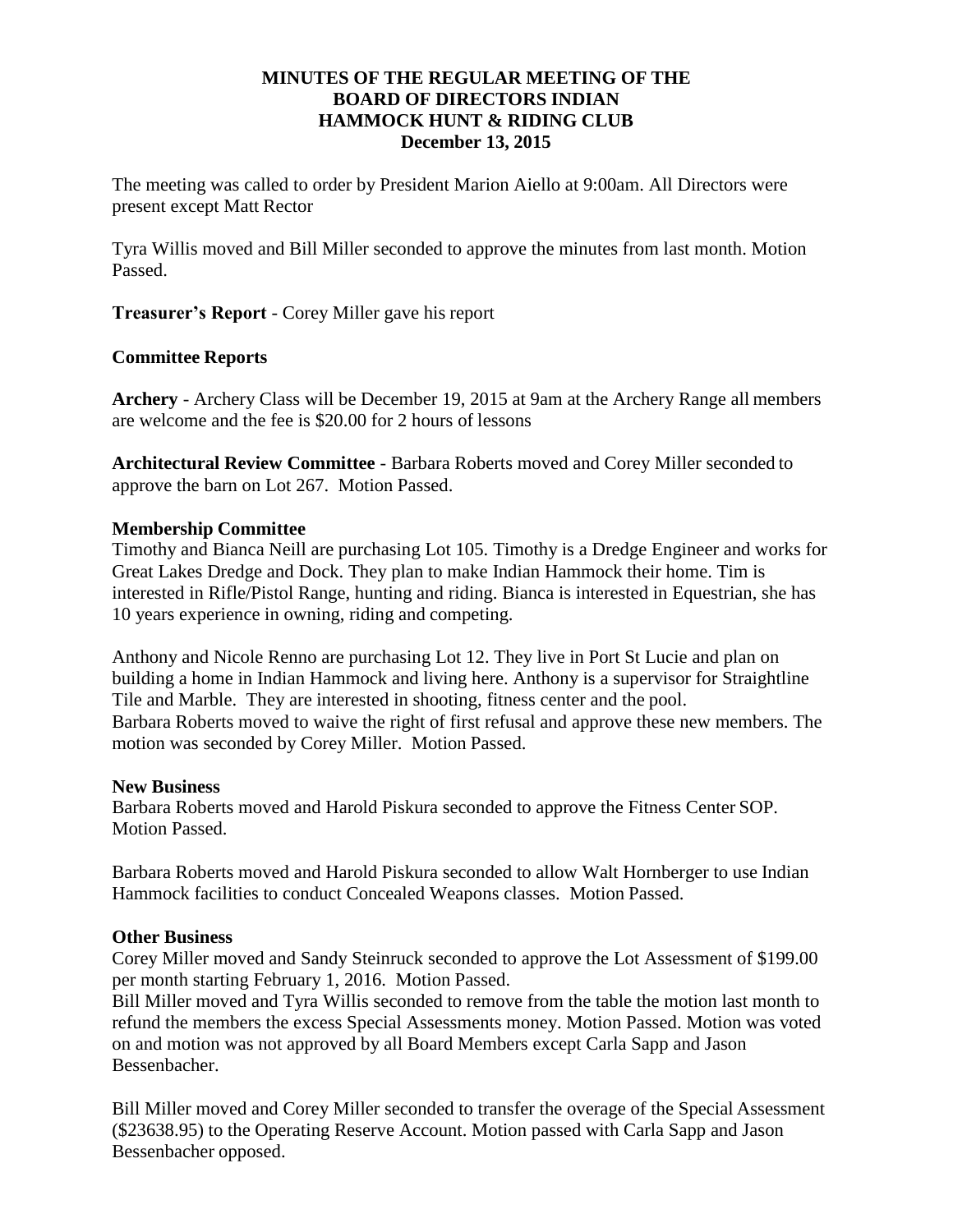Corey Miller moved and Doug Donohue seconded to leave proxies open for review. Motion passed.

Motion to adjourn by Corey Miller and second by Charlie Whipple. Motion passed and meeting adjourned 10:05 am

Submitted by: Barbara Roberts, Secretary

Please note at last month's meeting a motion to waive the right of double assessments for trusts was passed and the Lots were not listed and they are as follows: 3, 4, 24, 25, 35, 58, 59, 66. 78. 80 83, 88, 109, 110, 111, 112, 115, 129, 136, 285, 286, and 293.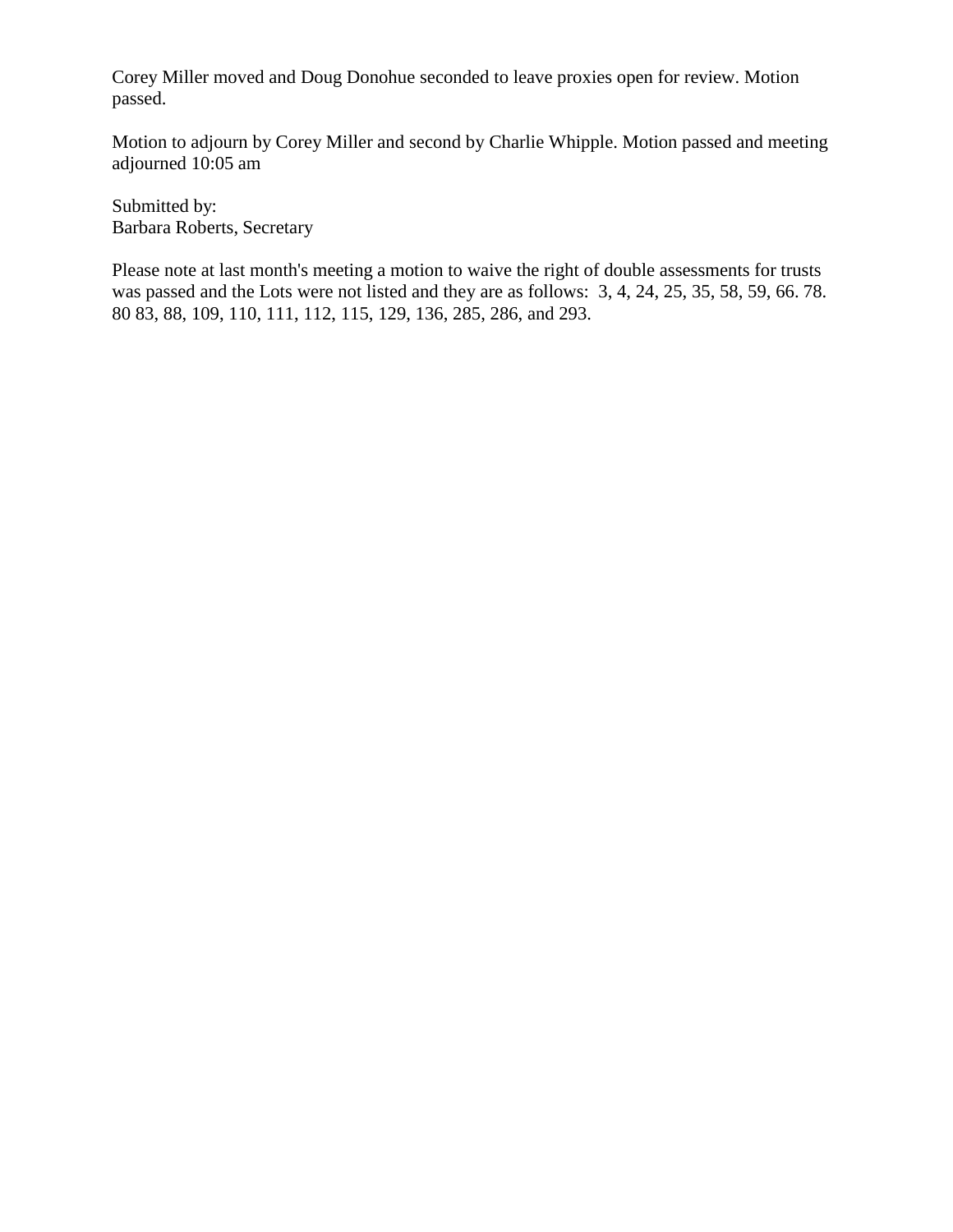## **MINUTES OF THE REGULAR MEETING OF THE BOARD OF DIRECTORS INDIAN HAMMOCK HUNT AND RIDING CLUB November 15, 2015**

The meeting was called to order by Vice President, Bill Miller at 9:00am. All directors were present except Marion Aiello and Stephanie Young.

A presentation by HiTech Pools was given. Matt Rector moved to approval \$50,900.00 for redoing the pool and decking including sealing the pavers and seconded by Corey Miller. Motion passed.

Doug Donohue moved the approval of the minutes and Tyra Willis seconded. Motion passed.

Corey Miller moved that the consolidated statement show all the committee funds and donations together named as committee funds, seconded by Matt Rector. Motion passed.

Corey Miller moved to increase the fee for the bunkhouse to \$130 per night and \$250.00 for two consecutive nights and \$125.00 per night there after is consecutive, seconded by Barbara Roberts. Motion passed with Doug Donohue opposed.

Corey Miller moved to move \$907.78 from Special Assessment Account to Operating Account, seconded by Barbara Roberts. Motion passed.

Corey Millers moved to refund the remainder of the Special Assessment Account to the members after consulting with Fred Kretschner on how to disburse the funds, seconded by Barbara Roberts. After much discussion Harold Piskura moved to table and Doug Donohue seconded. Motion passed.

Corey Miller moved to use the CPA firm Offutt/Barton/Schlitt to do the annual review, seconded by Barbara Roberts. Motion passed.

#### **Committee Reports:**

**Archery** - archery lessons will be held December 19, 2015 at 9:00am at the Archery Range all members are welcome.

**Architectural Review Committee** - Barbara Roberts moved to approve Lot 153's deck and seconded by Doug Donohue. Motion passed.

**Fitness Center Committee** - The SOP has been completed and will be on the agenda next month for approval.

**Membership Committee -** John and Julie Wagner are purchasing Lot 143. John is a contractor and is self- employed and Julie is an accountant. They live in Greenacres, Florida. John is interesting in the Rifle Range and Julie is interested in the pool and fitness center.

Julie Francioni is purchasing Lot 66. She is an RN and her husband, Ricardo is retiring from law enforcement. They are interested in riding horses. They are moving here from Kentucky Barbara Roberts moved to waive the right of first refusal and approve these new members and Matt Rector seconded. Motion passed.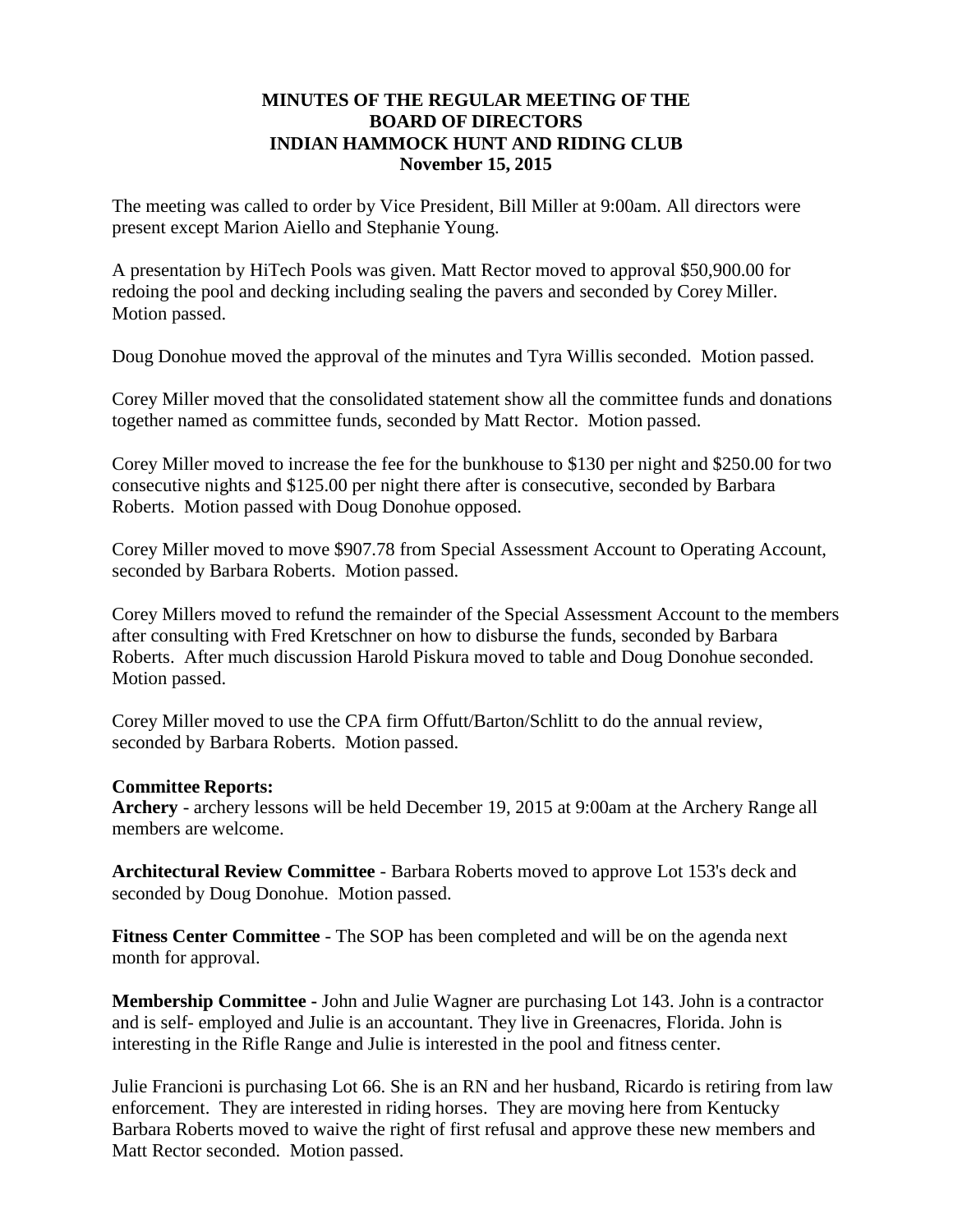Member to member Jon Henshaw Lot 237 is purchasing Lots 174 & 175 Bret & Kathleen Davis of Lot 123 & 124 are purchasing Lot 214 Barbara Roberts moved to approve summarily and Tyra Willis seconded. Motion passed.

#### **New Business**

Barbara Roberts moved to waive the right of double assessments for trusts and Tyra Willis seconded for the following lots: Motion passed.

Corey Miller moved to approve the 2015-2016 budget along with the fee schedule showing the change of the bunkhouse and hunt fee, seconded by Charlie Whipple. Motion passed with Doug Donohue, Carla Sapp and Jason Bessenbacher opposed.

Barbara Roberts moved to contract out housekeeping, seconded by Sandy Steinruck. Motion passed.

Motion to adjourn by Corey Miller and second by Matt Rector. Motion passed and meeting adjourned 11:40 am.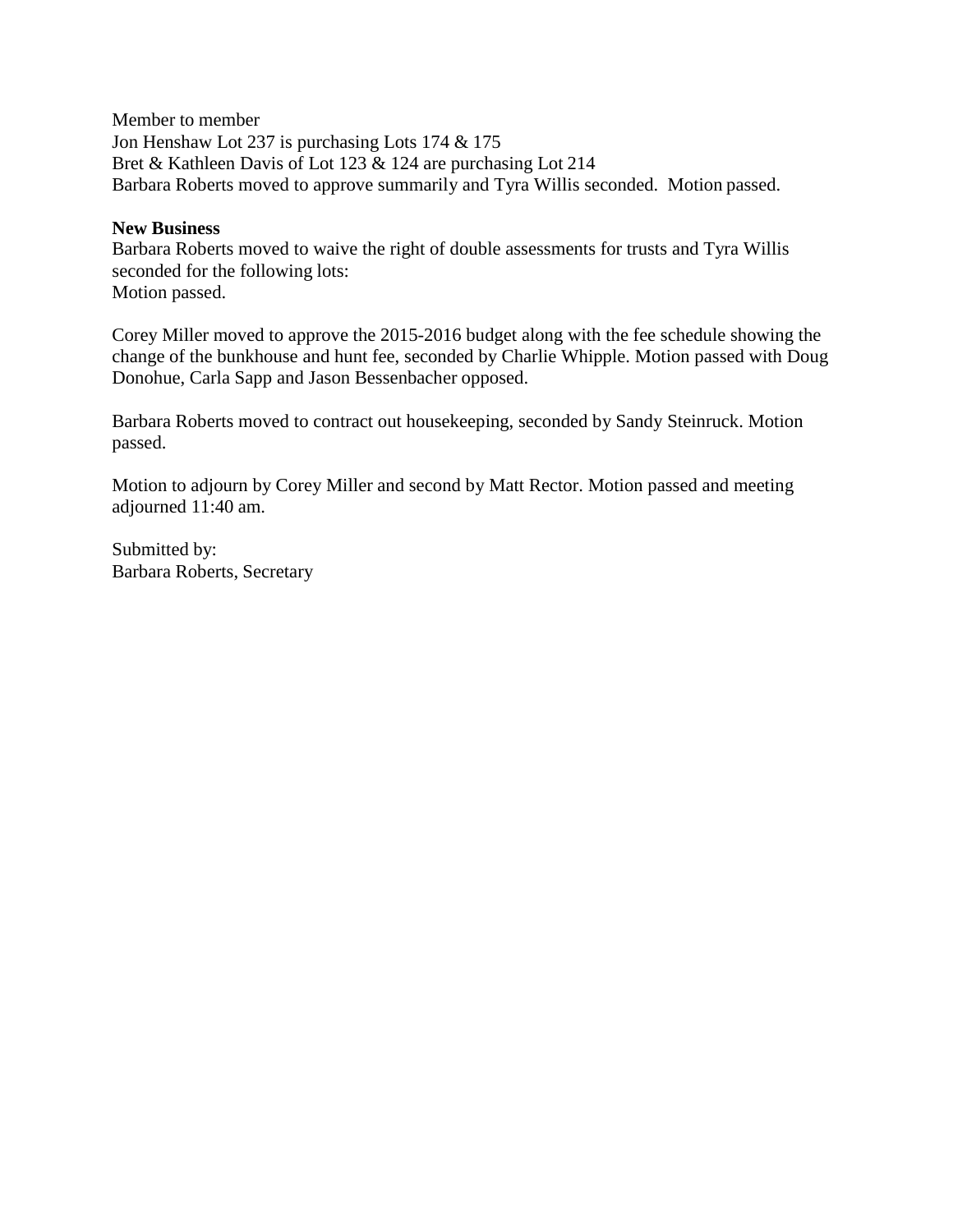## **MINUTES OF THE REGULAR MEETING OF THE BOARD OF DIRECTORS INDIAN HAMMOCK HUNT AND RIDING CLUB October 11, 2015**

The meeting was called to order by President Marion Aiello at 9:00 a.m. Director Stephanie Young was present by phone. Jason Bessenbacher, Barbara Roberts, and Sandy Steinruck were absent. All other directors were present.

Tyra Willis made a motion seconded by Bill Miller to approve the minutes of the September meeting. Motion passed.

Treasurer's Report - Corey Miller reported that at 10 months into the fiscal year we are \$47,000 ahead of budget.

Manager's Report - Marion Aiello reported that Lot 221 is scheduled to be up for auction on November 4.

# COMMITTEE REPORTS:

Skeet & Trap - Motion by Matt Rector, seconded by Doug Donohue to hang a granite plaque in the lodge honoring the donors to the new 5-Stand building was passed.

Architectural Review -

- 1. Motion by Matt Rector, seconded by Charlie Whipple to approve replacement of a white vinyl fence with a field fence on lot 183/184 was passed.
- 2. Motion by Matt Rector, seconded by Corey Miller to approve clearing of about half of lot 37, with planting of new oaks and maintenance of required buffer was passed.
- 3. Motion by Doug Donohue, seconded by Matt Rector to approve replacement of shed with a 40x48 pole barn (silver metal roof/cypress siding) was passed for lot 81.
- 4. Motion by Matt Rector, seconded by Charlie Whipple to approve building of a 1980 sq. ft. home, plus porches (shingle roof/hardy siding) on lot 52 was passed.

Membership Committee –

Motion by Matt Rector, seconded by Bill Miller to waive right of first refusal and approve new members Tony and Kristen Angello and family who are purchasing lot 7 was passed.

# NEW BUSINESS:

1. Review Rule 14.2 - Motion by Tyra Willis, seconded by Doug Donohue to amend the rule as follows. (Changes are indicated in bold print.)

"Except as otherwise specifically provided in these Rules, Adult members of an Owner's Family, or an LTG, with the written permission of that Owner, may use the Property and its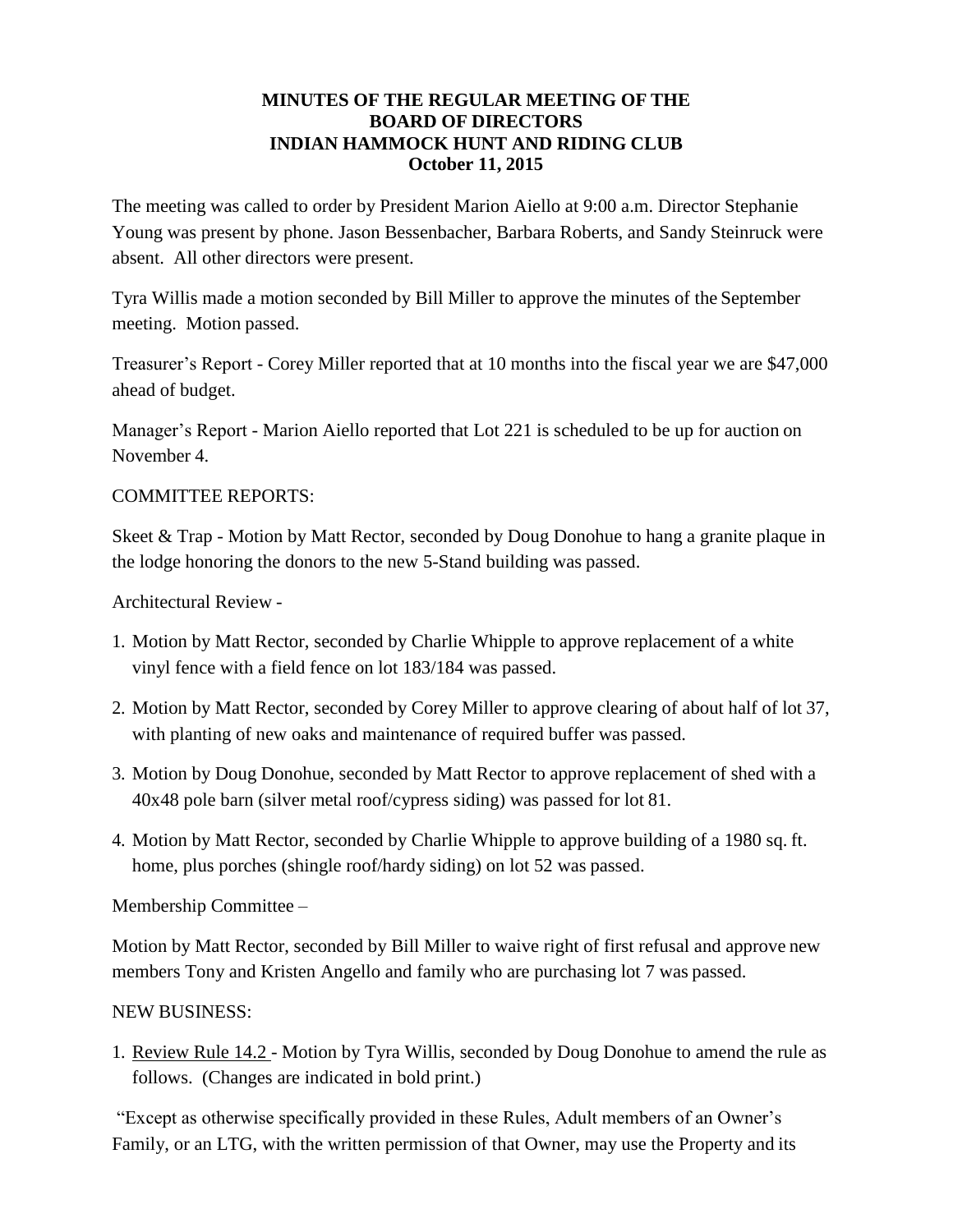amenities. Minor members of an Owner's Family must have written permission of that Owner for the unsupervised use of the swimming pool, tennis court, lodge and the fitness center or as the SOP dictates. Permission documentation will be maintained at and monitored by the office. Without written permission the Owner must accompany the minor. Minor members of an Owner's family may not engage in hunting activities, archery, **utilize the** shot-gun sports complex or rifle/pistol range unless accompanied by the Owner or as the SOP dictates. Any abuse of family member privileges will cause them to be revoked." The motion passed.

Motion by Carla Sapp, seconded by Matt Rector to require the Fitness Center Committee to create an SOP was passed.

- 2. Set Annual Meeting Date of January 17, 2016 Motion by Doug Donohue, seconded by Tyra Willis was passed with Harold Piskura opposed.
- 3. Revisit Pool and Deck Bids Motion by Doug Donohue, seconded by Charlie Whipple to approve the pool committee's recommendation to continue pursuing Hi-Tech Pools and Pavers of Vero Beach for final documents and specifications on their bid to be presented to the BOD for approval next month was passed. A motion by Matt Rector, seconded by Corey Miller asking the Pool Committee to come back with three bids for the recommended water filtration system was passed.
- 4. Approval of 2015-2016 Budget Motion by Bill Miller, seconded by Charlie Whipple to change the pending budget to include up to \$25,000 for a truck to be self-financed at 1.5% interest was passed. Another motion by Matt Rector, seconded by Corey Miller to send out the budget as revised (with monthly dues under \$200) for review by the membership before approval at the November meeting was passed, with Harold Piskura opposed. A motion was then made by Doug Donohue, seconded by Carla Sapp to move the November meeting from the 8th to the 15th to provide time for member review. The motion passed.

# OTHER BUSINESS:

- 1. Motion by Corey Miller, seconded by Doug Donohue to approve a "transition team" made up of Marion Aiello, Harold Piskura, Barbara Roberts, Carla Sapp, and Tyra Willis to be available for help during the transition to a new manager was passed, with Bill Miller abstaining.
- 2. Motion by Doug Donohue, seconded by Carla Sapp to re-instate Charlie's Lawn Service was passed with Harold Piskura and Tyra Willis opposed.

Motion to adjourn by Corey Miller, seconded by Doug Donohue was passed. Meeting adjourned at 11:20.

Submitted by: Rachel Piskura for Barbara Roberts, Secretary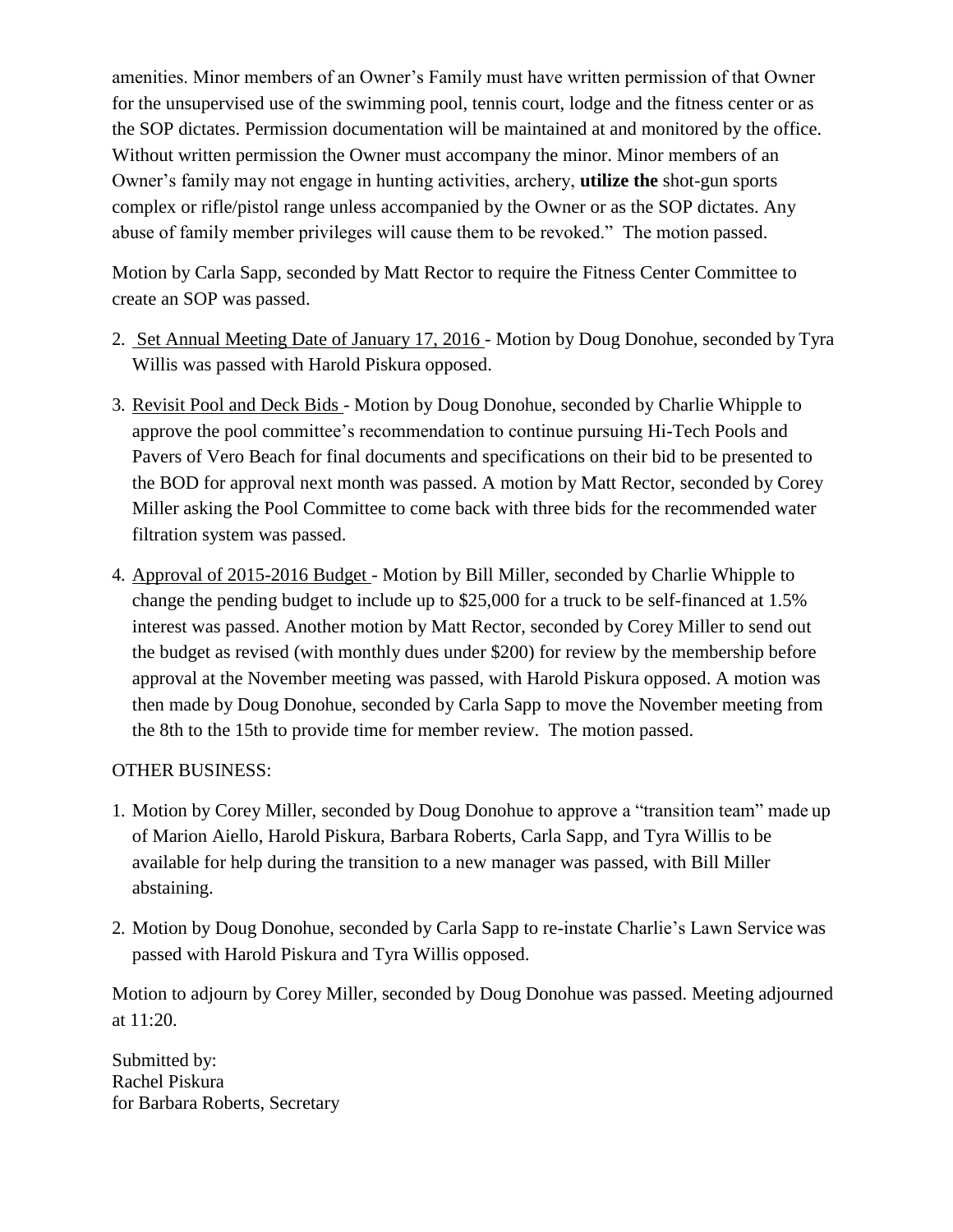## **MINUTES OF THE REGULAR MEETING OF THE BOARD OF DIRECTORS INDIAN HAMMOCK HUNT & RIDING CLUB September 13, 2015**

The meeting was called to order by President Marion Aiello at 9:00 am. All Directors were present except Corey Miller and Jason Bessenbacher.

Tyra Willis made a motion and Doug Donohue seconded to amend the agenda. Motion passed.

Office Davenport from Forestry gave a presentation and handed out information on control burns. He made a point of telling us that we need a fire plan and to herbicide June and July.

Susan Walker from Accurate pools gave a presentation on the how their company would do our pool if they were awarded the bid.

Motion to approve the minutes of the August 9, 2015 regular board meeting made by Bill Miller and second by Tyra Willis. Motion passed with Matt Rector and Doug Donohue abstaining.

**Treasurer's Report** - Barbara Roberts reported that we are \$36470.98 ahead of budget with two months left and finishing up on the special assessment projects there will be a refund to the members from the excess special assessment funds.

Barbara Roberts made a motion and Harold Piskura seconded to move \$8913.24 from Operating Reserve and \$8771 from Seacoast Bank to the new account for committee funds. Motion passed Barbara Roberts made a motion and Harold Piskura seconded to move \$18124.79 from Special Assessment Account to the Operating Reserve. Motion passed.

Bill Miller made a motion and Doug Donohue seconded to delay the approval of the new budget until the next month. Motion passed.

Note: The Board is sending the budget back to the finance committee with the following suggestions:

1. Contact the Farm Bureau for quote on insurance

2. Move from operating budget to reserve budget the culverts at \$20,000 and Asset Reserve Study at \$8800.

- 3. To get a quote on leasing or buying a new truck with 0 percent interest
- 4. Recheck Staff leasing costs
- 5. To show breakdown of all liability insurance for all amenities.

5. Determine if a special assessment could be done leaving the operating budget at \$150.00 per lot per month.

- 6. Move the \$250.00 for repairs and \$2065 for the treadmill to the fitness budget.
- 7. Would like to see the detail of the \$30,000 for Repair and Maintenance

Doug Donohue made a motion and Carla Sapp seconded to retain Charlie's to do the mowing. Motion failed with Harold Piskura, Charlie Whipple, Tyra Wills, Sandy Steinruck, Bill Miller and Barbara Roberts opposed.

Matt Rector made a motion and Doug Donohue seconded to recertify Charlie's bid and get 2 more bids for mowing. Motion passed.

# **Committee Reports:**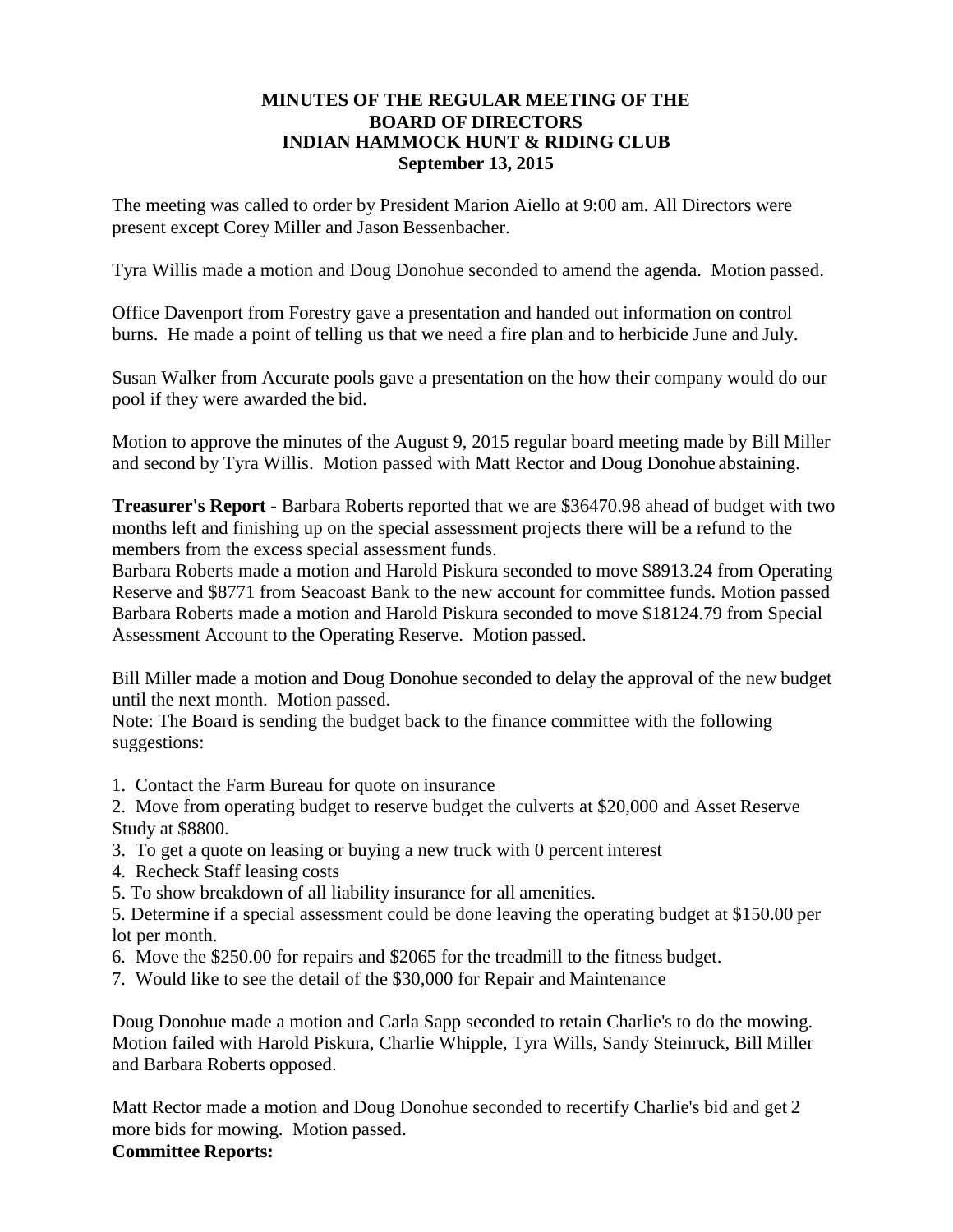# **Architectural Review Committee:**

Barbara Roberts made a motion and Bill Miller seconded to approve Lot 290 placing a roof over space between house and barn. Motion passed.

Barbara Roberts made a motion and Stephanie Young seconded to approve the House, Pole Barn, fencing and landscaping for Lot 149. Motion passed.

# **Hunt Committee:**

Barbara Roberts made a motion and Doug Donohue seconded to approve the revise Hunt SOP with adding at the end of the sentence per day so it would read, "Member hunters are limited to one reserved hunt per lot per day." Motion Passed.

# **Membership Committee:**

Dr. Jose Suarez and Dr. Josefina Lozano are from Miami Florida and are buying Lot 257. They have a family medical practice in Miami and they are interested in horseback riding, fishing, shooting, and learning about flying.

Darlene Mayers of Okeechobee, FL is purchasing Lot 42. She is a licensed marriage and family therapist and is interested in walking, bicycling, horseback riding, swimming, skeet and trap and fitness center.

Barbara Roberts made a motion and Sandy Steinruck seconded to wave the right of first refusal and approved these new members. Motion passed

# **Skeet & Trap:**

Barbara Roberts made a motion and Tyra Willis seconded to approve the 5 Stand Event on October 10, 2015. Motion passed.

Doug Donohue made a motion and Bill Miller seconded to approve the revised SOP for Skeet & Trap. Motion passed.

# **Stable Committee:**

Matt Rector made a motion and Sandy Steinruck seconded to enforce the agreement between the Manager and Kathleen Oaks concerning her horse. Harold Piskura call the question with Charlie Whipple seconded. Motion passed with Carla Sapp, Sandy Steinruck and Stephanie Young opposed. The original motion was passed with Carla Sapp opposed, and Doug Donohue, Stephanie Young and Barbara Roberts abstaining.

# **New Business**

Bill Miller made a motion and Doug Donohue seconded to paint the buildings and bench at the bird's nest brown. Motion passed.

Barbara Roberts made a motion and Doug Donohue seconded to approve the guided quail hunts at Indian Hammock and add to the procedures requiring a \$500.00 deposit for each quail hunter at the beginning of each season. Motion passed.

Sandy Steinruck made a motion and Charlie Whipple seconded to have the same contractor to do both and pool and deck and to use Accurate. Motion passed. Note Manager to get with Gail MacLain on the pool finish and deck.

Motion to adjourn by Doug Donohue and second by Charlie Whipple. Motion passed and meeting adjourned 1:40 pm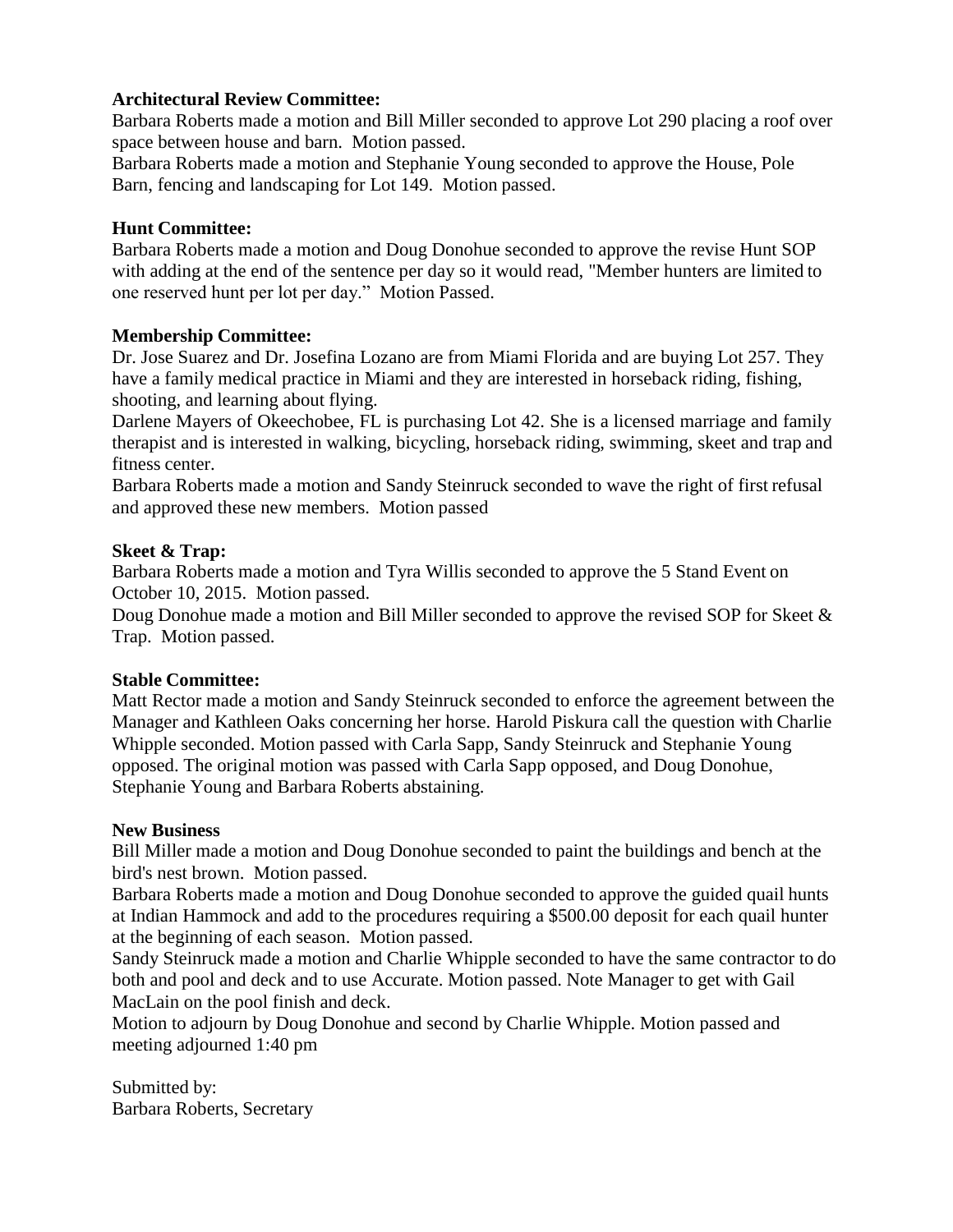### **MINUTES OF THE REGULAR MEETING OF THE BOARD OF DIRECTORS INDIAN AMMOCK HUNT & RIDING CLUB August 9, 2015**

The meeting was called to order by President Marion Aiello at 9:00am. All Directors were present except Matt Rector and Doug Donohue.

Motion to approve the minutes of the July 12, 2015 regular board meeting made by Stephanie Young and second by Harold Piskura. Motion passed.

**Treasurer's Report** - Corey Miller reported that the Town Hall Budget Meeting held on August 8, 2015 was attended by 44 members and reminded everyone that the next one is scheduled September 11, 2015 at 10:30am at the Lodge.

Corey Miller made a motion and Barbara Roberts seconded that 8 hours be added to the stables budget each week and that the boarding fee be raised to \$155.00 effective October 1, 2015. Motion passed with Carla Sapp and Jason Bessenbacher opposed and Stephanie Young abstaining.

Corey Miller made a motion and Barbara Roberts seconded that there be a fee of \$5.00 per day for holding up a horse for more than 2 hours. Tyra Willis amended the motion to \$2.00 and Sandy Steinruck seconded. Corey Miller moved to table and refer back to the stable committee and it was seconded by Bill Miller. Motion passed

Corey Miller made a motion and Harold Piskura seconded to move \$10,866.00 from the Special Assessment Account to the Operating Account for the special assessment work that has been completed. Motion Passed.

Bill Miller made a motion and Corey Miller seconded to reinstate the use of the burn pile to Lot 244. Motion passed.

**Manager's Report -** See full report in Hammock Herald

#### **Committee Reports:**

#### **Architectural Review Committee**:

Barbara Roberts made a motion and Corey Miller seconded to approve the replacing of board and batten for hardy boards and the painting to be the color of the bunkhouse for Lot 249. Motion passed with Carla Sapp and Jason Bessenbacher opposed.

#### **Membership Committee:**

Justin and Kelly St. John are buying Lot 216. They are from Palm Beach Gardens, FL. He is a plumber for Jupiter Tequesta Plumbing and she is an Assistant Manager for JEM Partners, LLC. They have a daughter named Zoey who is 4 years. Justin is interested in Hunting, Rife/Pistol and Skeet and Trap. Kelly is interested in family activities including the pool.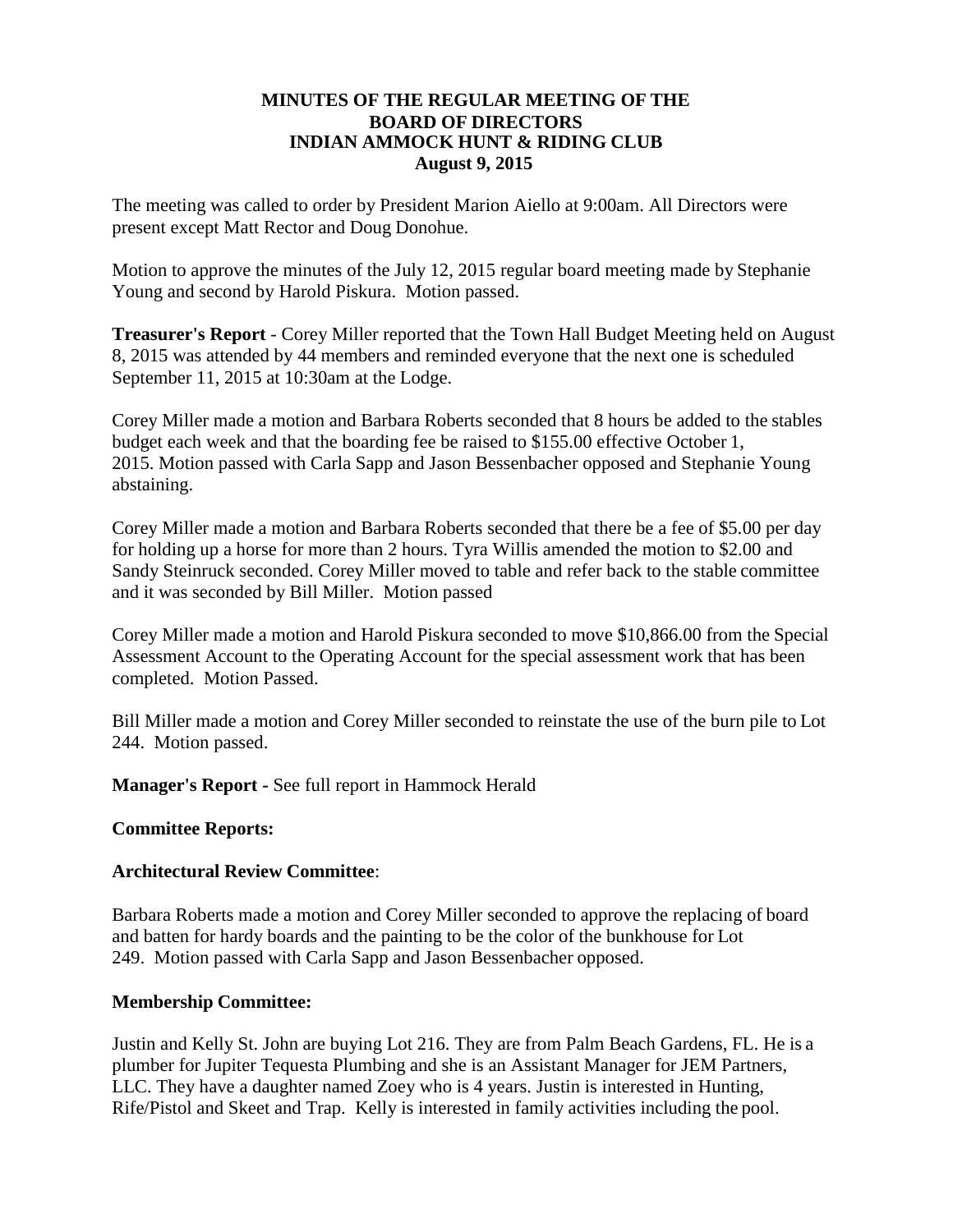Bob and Lisa Gerard are buying Lot 57. They are from West Palm Beach, FL and are interested in what Indian Hammock has to offer and show their children who are ages 9 and 6. They have acquired a horse and are looking to take lessons

Thomas Smith is buying Lot 103. Tom has been around the Hammock for many years as he is the son of Nancy and Bob Smith. He is looking to retire here one day.

Barbara Roberts moved to wave the right of first refusal and approve these new members and seconded by Corey Miller. Motion passed.

Barbara Roberts made a motion and Carla Sapp seconded to allow Louis Sultan to keep his airplane in the hanger until September 30, 2015. Motion passed.

# **Skeet & Trap Committee:**

The full report is in the Hammock Herald. Carla Sapp made a motion and Jason Bessenbacher seconded that the RSO on duty looses loss of privilege for 1 year. Stephanie Young made a motion and Corey Miller seconded to have the discussion not be more than 10 minutes. Motion passed with Carla Sapp opposed. The first motion failed with Carla Sapp and Jason Bessenbacher in favor and Charlie Whipple, Stephanie Young, Barbara Roberts, Corey Miller, Bill Miller, Tyra Willis, Sandy Steinruck, and Harold Piskura opposed.

Motion to adjourn by Corey Miller and second by Charlie Whipple. Motion passed and meeting adjourned 11:14am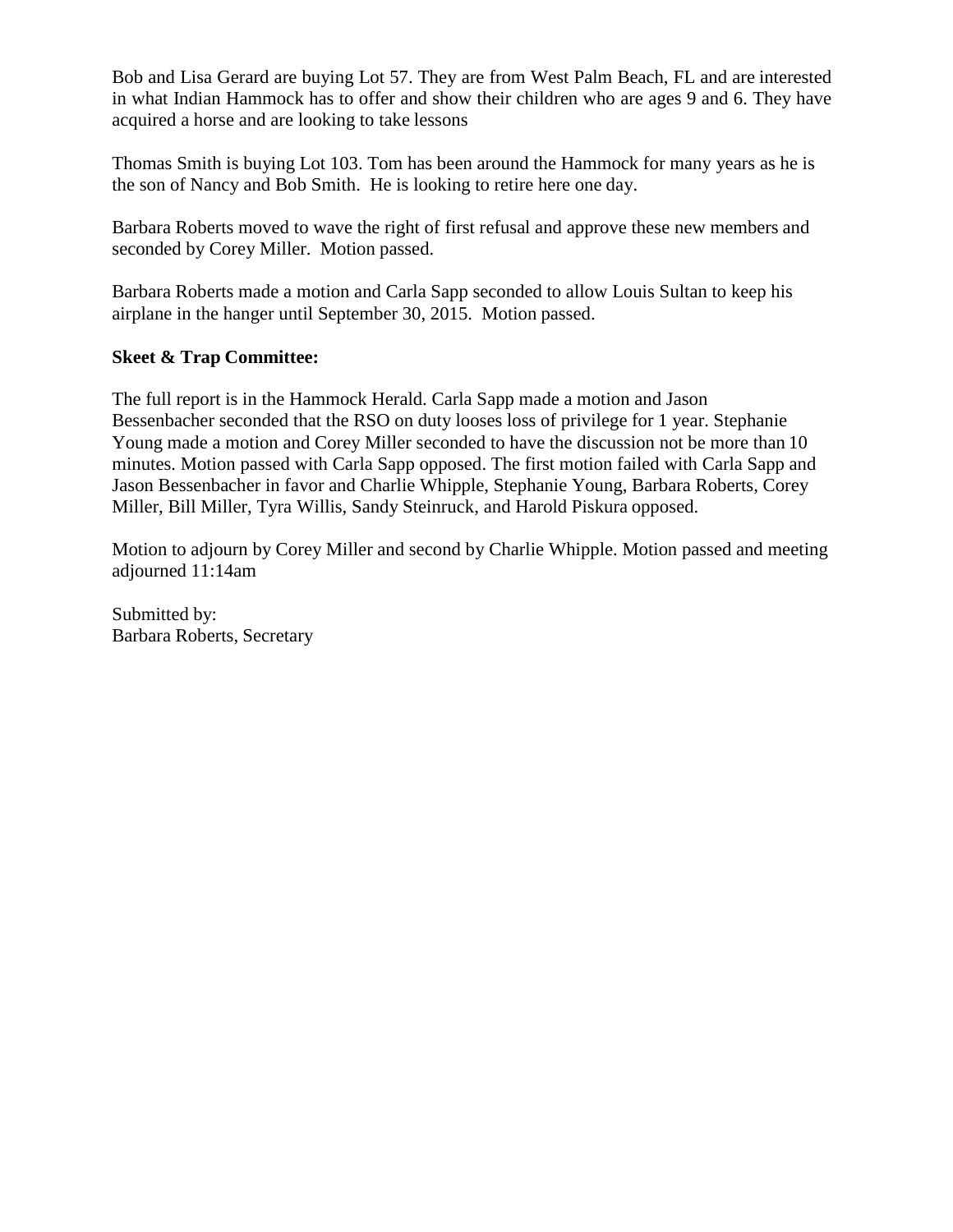## **MINUTES OF THE REGULAR MEETING OF THE BOARD OF DIRECTORS INDIAN HAMMOCK HUNT AND RIDING CLUB July 19, 2015**

The meeting was called to order by Vice President, Bill Miller at 9:00am. All Directors were present except Marion Aiello and Stephanie Young .

Motion to approve the minutes of the June 14, 2015 regular board meeting made by Harold Piskura and second by Tyra Willis. Motion passed.

**Treasurer's Report** - Corey Miller reported that the preliminary budget show the monthly assessment of \$252.09. There are two Town Hall Budget Meetings scheduled: August 8, 2015 and September 11, 2015 at 10:30am at the Lodge.

Corey Miller made a motion and Tyra Willis seconded that all volunteers working on the runway must sign a release. Note: this is due to the fact the volunteer insurance that Indian Hammock has does not cover volunteers mowing the runway. Motion passed.

Corey Miller made a motion and Barbara Roberts seconded to move the committee funds to a separate Bank of American account. Motion passed

**Manager's Report** - See full report in Hammock Herald

Matt Rector made a motion and Barbara Roberts seconded to authorize the Manager to spend up to \$3000.00 for signs to be place on the Indian Hammock perimeter to show State requirement along with No Trespassing, owners name and comply with 810. Motion passed.

# **Committee Reports:**

# **Architectural Review Committee:**

Lot 87 Replace siding with Hardy Board and paint. Motion to approve by Barbara Roberts and seconded by Tyra Willis providing that a yard waste dumpster to remove construction debris is placed on lot. Motion passed.

Lot 253 Repair and replace decks, add a 8X4 pump house and clear lot of cogongrass and plant clumping bamboo in area near lot 252. Motion to approve by Barbara Roberts and seconded by Corey Miller providing that a yard waste dumpster to remove construction debris is placed on lot. Motion passed.

### **Hunt Committee:**

Matt Rector moved to take off the table the new hunt areas and seconded by Doug Donohue. Motion passed.

Doug Donohue moved to withdraw the request for the new hunt areas.

Matt Rector made a motion and Carla Sapp seconded it to divide two existing hunt areas and they would be 2E , 2W and 4N, 4S. Motion passed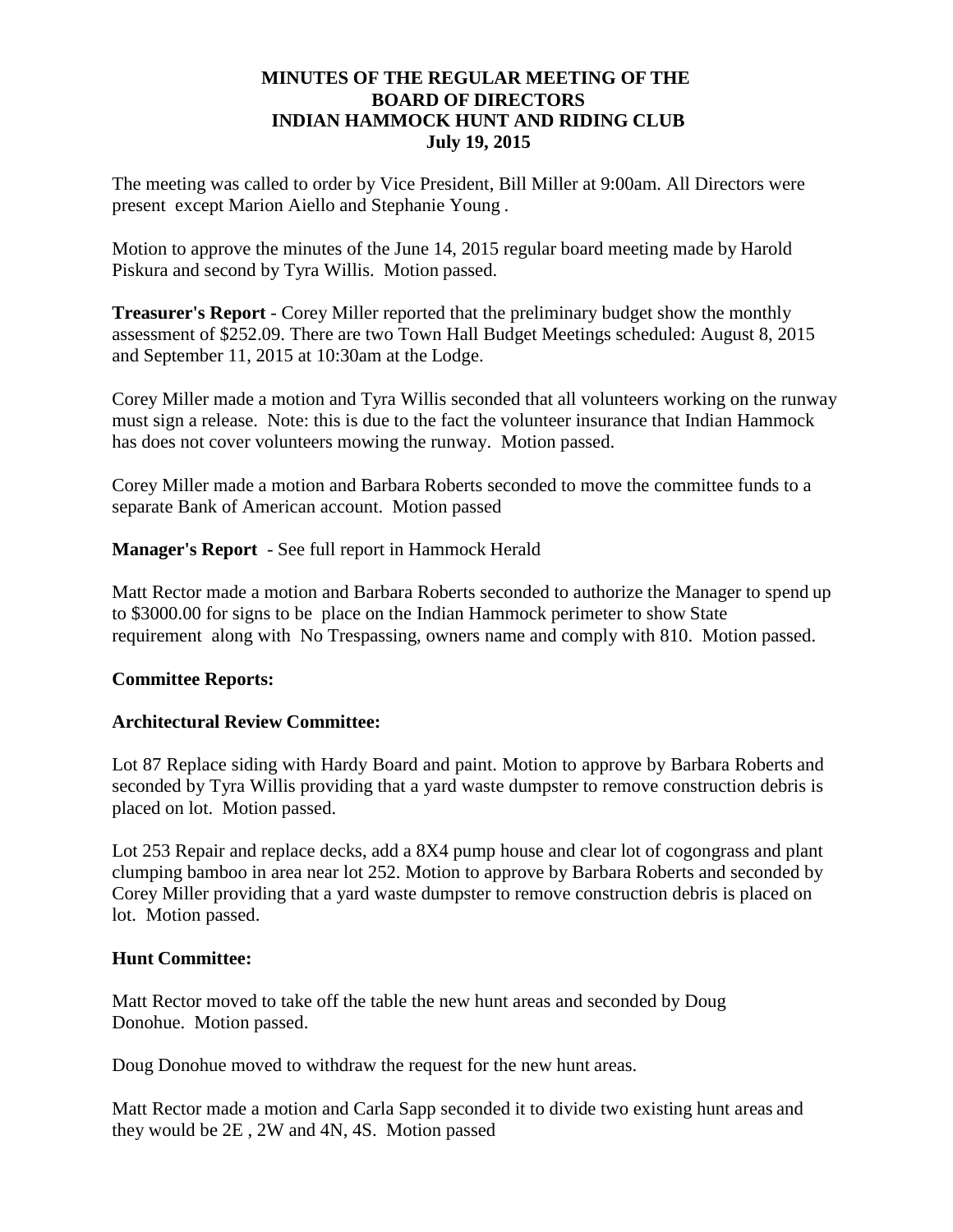## **New Business**

A motion was made by Harold Piskura and seconded by Corey Miller to hire a part time person (up to 30 hours) for 90 days to mow the areas that Charlie's use to mow. Motion passed.

A motion was made by Tyra Willis and seconded by Corey Miller to earmark the \$19,500 to the pool. Motion passed. Note this money was received from the tax sale on lot 23

Barbara Roberts moved and Tyra Willis seconded to revisit the estoppel fee. Motion passed.

Carla Sapp made the motion to reduce the estoppel fee to \$0.00 and Corey Miller seconded. Motion passed with Harold Piskura opposed.

Jason Bessenbacher made a motion to discuss the Hammock Dump area and Carla Sapp seconded. Motion passed.

Matt Rector made a motion to have the Hammock Dump area locked and that the lock uses the same key as the member's for the front gate, Corey Miller seconded. Discussion continued until the question was called by Corey Miller and seconded by Sandy Steinruck. Calling of the question. Motion Passed. Motion passed with Harold Piskura, Carla Sapp and Doug Donohue opposed.

Matt Rector made a motion to reconsider giving the Attorney's bills to the finance committee and Board Doug Donohue seconded. Discussion continued until the question was called by Matt Rector and Harold Piskura seconded. Calling of the question. Motion passed. The motion passed.

Matt Rector made a motion and Corey Miller seconded that only the total cost of the attorney's bills would be given to the finance committee and the board. Motion passed.

Matt Rector made a motion to allow Sandra Hack to become an LTG at the Shouey's lot and Charlie Whipple seconded. Discussion. Matt Rector called the question and Sandy Steinruck seconded. Calling of the question, motion passed. The motion passed with Carla Sapp opposed.

Motion to adjourn by Matt Rector and second by Corey Miller. Motion passed and meeting adjourned 1:52 pm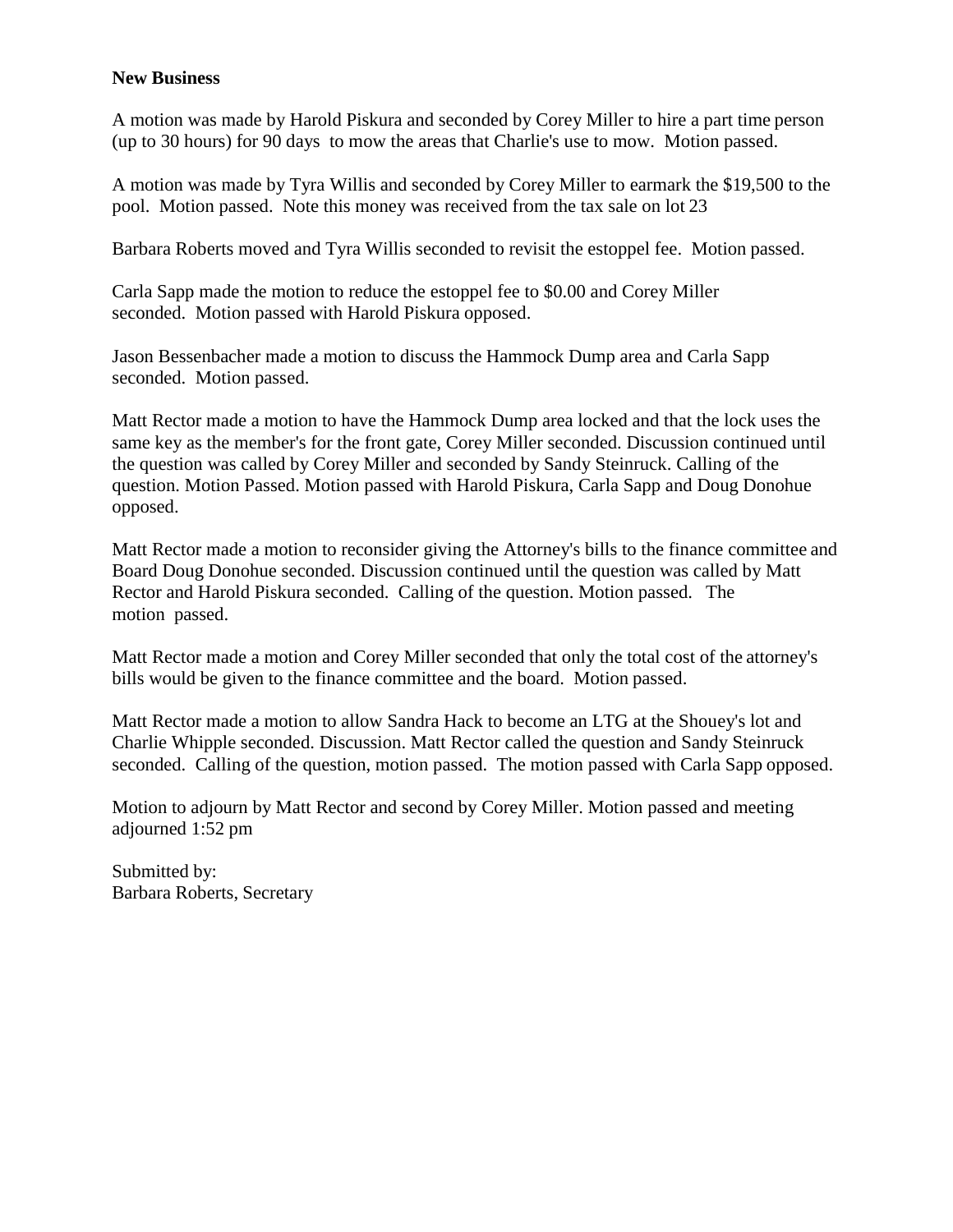#### **MINUTES OF THE REGULAR MEETING OF THE BOARD OF DIRECTORS INDIAN HAMMOCK HUNT & RIDING CLUB JUNE 14, 2015**

The meeting was called to order by President Marion Aiello at 9:00am. All Directors were present either in person or on conference call .

Motion to approve the minutes of the May 17, 2015 regular board meeting made by Tyra Willis and second by Bill Miller. Motion passed.

**Treasurer's Report -** Corey Miller reported that we are \$3300.00 ahead of budget. Noting this has the Special Assessment dollars which is in progress in this total.

Corey Miller made a motion to consolidate the staff leasing and associated taxes into one line item of staff leasing and Barbara Roberts seconded. Motion passed

Corey Miller made a motion and Matt Rector seconded to have a fund raiser or receive donations to purchase a TV and place it in the great room at the Lodge. Motion passed.

Motion made by Corey Miller and seconded by Tyra Willis to release \$3230 from special assessment funds and return to Operating Reserve Funds for work done at Skeet & Trap. Motion passed. Motion made by Corey Miller and seconded by Tyra Willis to release \$1088 from special assessment funds and return to Operating Reserve Funds for the work done at the Gate House. Motion passed.

Motion by Corey Miller and seconded by Barbara Roberts to spend \$2115.34 from the Operating Reserve Funds to place a 2" PVC schedule 40 pipe from the well at the lawn bowling green to the pool . Motion passed.

Motion made by Corey Miller and seconded by Tyra Willis to spend \$5813 from the asset reserve fund to purchase a microwave (\$275), refrigerator (\$4715.17) and freezer (\$822.83) to replace those items in the kitchen. Motion passed.

Motion made by Corey Miller and seconded by Barbara Roberts to accept the bid from Smalls Electric for \$2472 for the feed barn. Motion passed. Motion made by Corey Miller and seconded by Barbara Roberts too accept the bid from Smalls Electric for \$3122 for the cottage. Motion passed. Note both bids are within the approved cost of the work to be done on the special assessment.

Motion made by Matt Rector and seconded by Corey Miller to allow our Manager to spend up to \$500.00 to place a 2" PVC schedule 40 pipe to the Lodge when the other PVC pipe is place to the pool. Motion passed.

Motion to approve the design of the pump house by Corey Miller and seconded by Matt Rector. Motion passed with Doug Donohue opposed.

Motion made by Barbara Roberts and seconded by Corey Miller to put single pane windows at the Fitness Center when the front of the building siding is replaced. Motion passed.

Motion made by Matt Rector and seconded by Jason Bessenbacher to have stain used on the new 5 Stand building. Motion Passed.

Motion made by Corey Miller and seconded by Doug Donohue to have an electronic directory and put it on the secured part of Indian Hammock Web Site. Motion passed.

# **Architectural Review Committee**

Motion made by Barbara Roberts and seconded by Corey Miller to approve the pole barn for Lot 22. Motion made by Corey Miller and seconded by Matt Rector to call the question. Motion passed. The motion to approve was taken and motion passed with Carla Sapp, Bill Miller, Doug Donohue, Harold Piskura and Jason Bessenbacher opposed.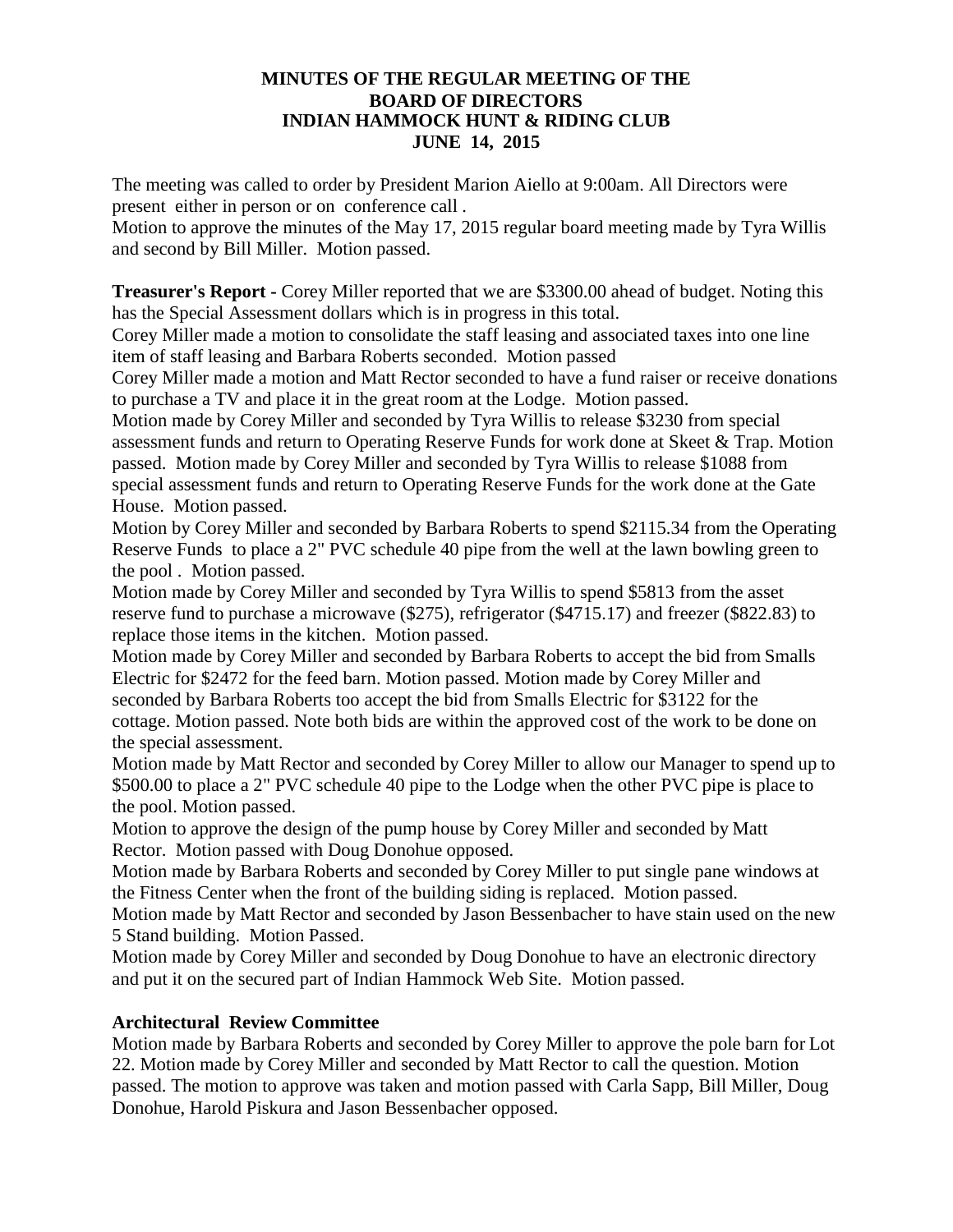Motion made by Barbara Roberts and seconded by Bill Miller to approve the removal of barn 12X36 and replace with a barn 24X58 same colors and roofing for Lot 186. Motion passed with Harold Piskura opposed.

Lot 149 new house, 3 stall barn and fencing . Motion made by Tyra Willis and seconded by Doug Donohue to table until next month for additional information. Motion passed.

Motion made by Doug Donohue and seconded by Carla Sapp to approve the new hunt areas. After much discussion motion to table by Bill Miller and seconded by Corey Miller until notification to the membership and future studies of the areas. Motion passed with Jason Bessenbacher, Matt Rector, Carla Sapp and Doug Donohue opposed.

Motion made by Doug Donohue and seconded by Tyra Willis to remove from the agenda the item of not having a Board meeting in July. Motion passed.

## **Membership Report**

William Niemann of Lighthouse Point, Fl is purchasing Lot 87. He is in Real Estate Development Property Management and Real Estate Sales for Campbell Property Management and he is interesting in hunting, fishing, archer and horseback riding. Evan Bradley of Lighthouse Point, Fl is purchasing Lot 87. He is the CFO of Campbell Property Management and is interested in hunting, skeet and trap, 5 stand, rifle and pistol shooting.

John Tight is purchasing Lot 86. He is CEO of Campbell Property Management and is interested in hunting, and shooting. Paul Mack of Boca Raton, Fl is purchasing Lot 86. He is CEO of Mack, Mack, & Waltz and is interesting in hunting, skeet and trap and archery.

Darlene Mayers of Okeechobee, Fl is purchasing Lot 103. She is a licensed marriage and family therapist and is interested in walking, bicycling, horseback riding, swimming, skeet and trap and fitness center.

Barbara Roberts moved to wave the right of first refusal and approve these new members. Tyra Willis seconded. Motion Passed

Donald Highland Lot 249 is selling his property to George Abraham.

Barbara Roberts moved to approve summarily, Matt Rector seconded. Motion Passed.

Motion to adjourn by Corey Miller and second by Matt Rector. Motion passed and meeting adjourned 12:13 pm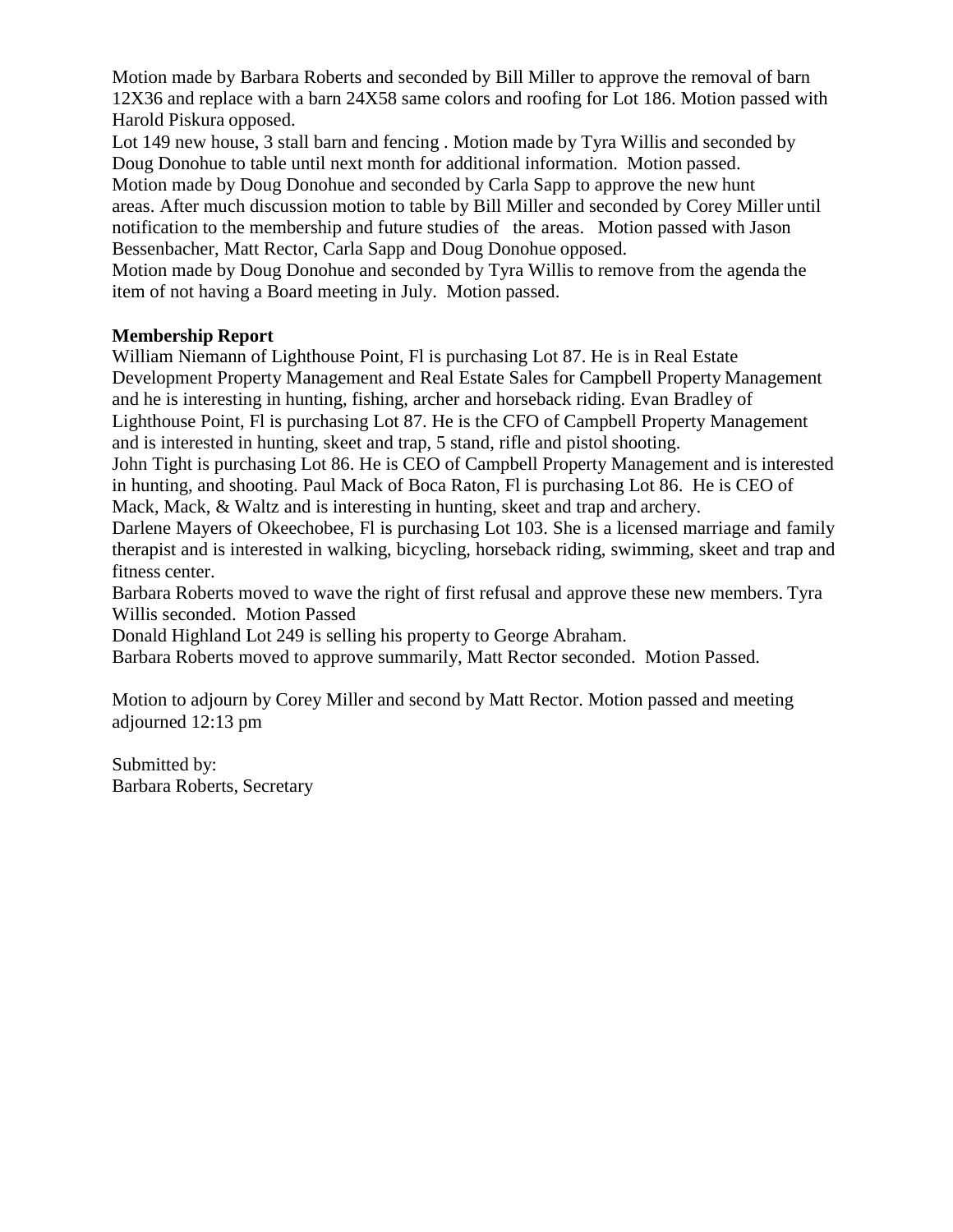## **MINUTES OF THE REGULAR MEETING OF THE BOARD OF DIRECTORS INDIAN HAMMOCK HUNT & RIDING CLUB May 17, 2015**

The meeting was called to order by President Marion Aiello at 9:00am All Directors were present .

Motion to approve the minutes of the April 11,2015 regular board meeting made by Tyra Willis and second by Carla Sapp. Motion passed.

**Treasurer's Report** - Corey Miller reported that we are \$31149.52 ahead of budget . Noting this has the Special Assessment dollars which is in progress in this total.

Matt Rector moved to have a copy of the legal bills in the Board of Directors meeting books and Carla Sapp seconded. Motion Passed

Tyra Willis moved that a backhoe/loader be bought to replace the one the Hammock has and Stephanie Young seconded. Motion passed. Note the Asset Reserve Account has \$66000.00 and the backhoe/loader is less than \$61000.00

Corey Miller moved the monies for the Bunkhouse (\$11822.36) which is under the Special Assessment Account be moved to the Operating Reserve Account as that project is done Barbara Roberts seconded. Motion passed.

Sandy Steinruck moved that the Manager should research the cost of having AC in the backhoe/loader that is to be purchased Stephanie Young seconded. Motion passed

**Manager's Report :** Sandy Hack see full report in the Hammock Herald

# **Architectural Review Committee**

Barbara Roberts moved to approve the barn for Lot 144 seconded by Corey Miller. Motion Passed with Doug Donohue abstaining.

# **Membership Committee:**

Florence and John Lynch to the John and Florence Lynch Revocable Living Trust Dolores Newman to the Dolores E Newman Revocable Trust Robert E Huebner and Mary Julia Huebner to the Robert E Huebner and Mary Julia Huebner Huebner Revocable Trust. Barbara Roberts moved to approve summarily and wave the right to double assessment and Corey Miller seconded. Motion Passed.

Matt Rector moved to accept the bid from Randy Spillers for the Cattle Lease and Bill Miller seconded. Motion Passed.

Sandy Steinruck moved to allow Randy Spillers to mow Foster Park except for designated areas for community activities seconded by Matt Rector. Motion passed

Motion to adjourn by Corey Miller and second by Bill Miller. Motion passed and meeting adjourned 10:30 am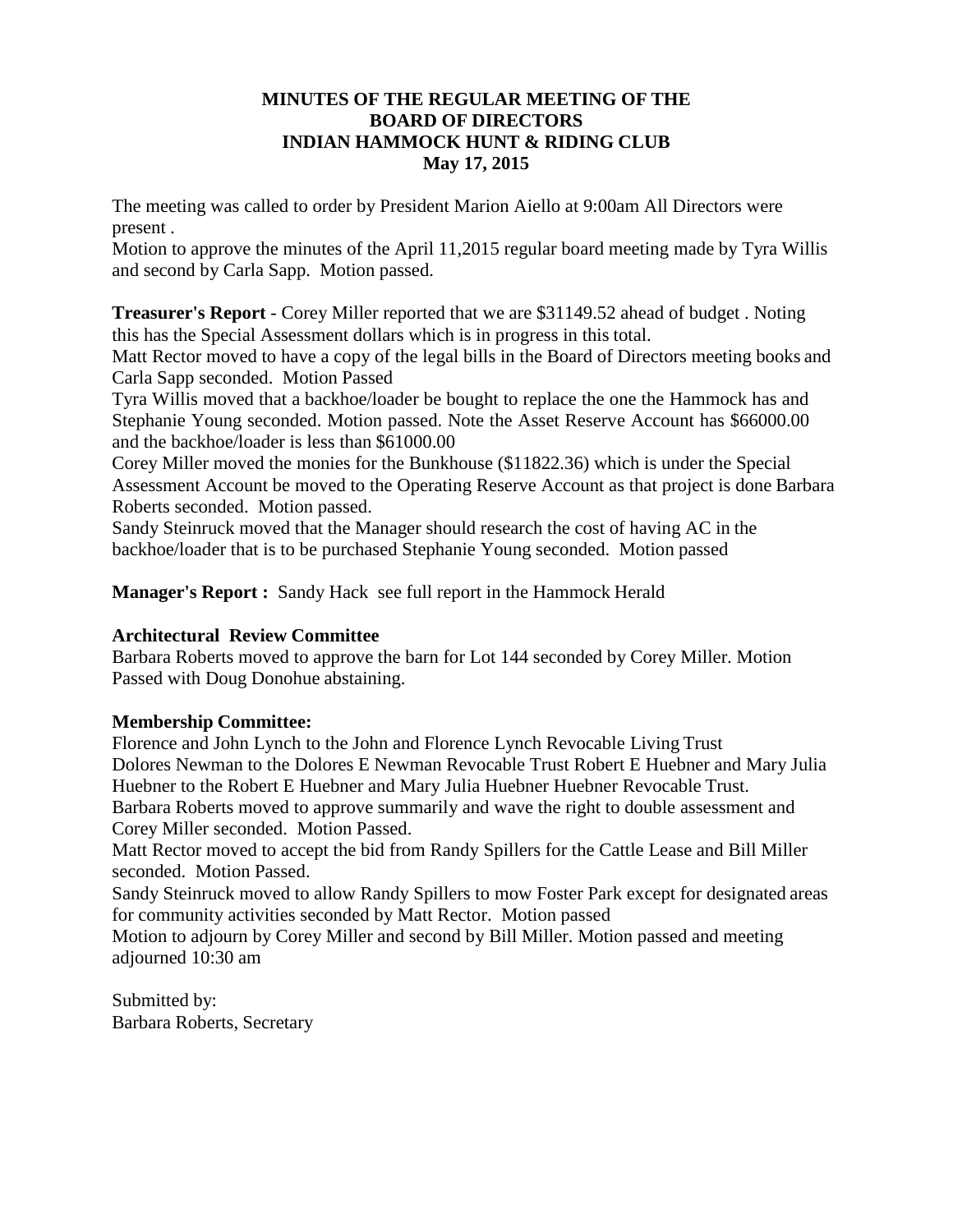## **MINUTES OF THE REGULAR MEETING OF THE BOARD OF DIRECTORS INDIAN HAMMOCK HUNT AND RIDING CLUB April 12, 2015**

The meeting was called to order at 9:00 by Marion Aiello. Directors absent were Jason Bessenbacher, Barbara Roberts and Sandy Steinruck.

A motion was made by Harold Piskura, seconded by Tyra Willis to approve the minutes of the March meeting. Tyra Willis stated that she did not abstain on the vote to keep the cattle lease inside the Hammock membership. Doug Donahue moved to approve the minutes as corrected. The motion passed.

**Treasurer's Report:** Corey Miller reported that we are now running ahead of budget due to timing of some expenses and cost savings from the IHLLC for employee leasing.

**Manager's Report:** See full report in Hammock Herald.

## **Committee Reports:**

#### **Architectural Review:** Stan Weedon

Lot 72/Benz - Open two access ways to property. Motion to approve made by Tyra Willis, seconded by Doug Donohue passed

Lot 253/Yee - Replace shingle roof with galvalume. Motion to approve made by Harold Piskura, seconded by Stephanie Young passed.

Lot 231/Bianco - Clearing, fence, driveway, well with 8 x 12 wooden pump house. After discussion a motion was made by Corey Miller and seconded by Matt Rector to approve with the exception of putting an open shelter over the well/pump, instead of an enclosed pump house. The motion passed.

Lot 92/Waddell - Clearing and two driveways. Motion to approve made by Matt Rector, seconded by Corey Miller passed.

Lot 299/Pastore - Install cedar siding and paint with colors similar to existing. Motion to approve by Charlie Whipple, seconded by Stephanie Young passed.

Aviation report given.

Communication report given.

Community Service report given. Dotty Westby's family is planning a memorial for Dotty on May 9. Look for more information in the TomTom.

Hunt report given. A work party is scheduled for May 2 in Area 1B food plot.

Lawn Bowling report given. The committee proposed a corn hole game on Saturday, May 16 at 5:00 p.m. A motion to approve made by Harold Piskura and seconded by Tyra Willis passed.

Pool report given.

Special Events report given.

Stable report given.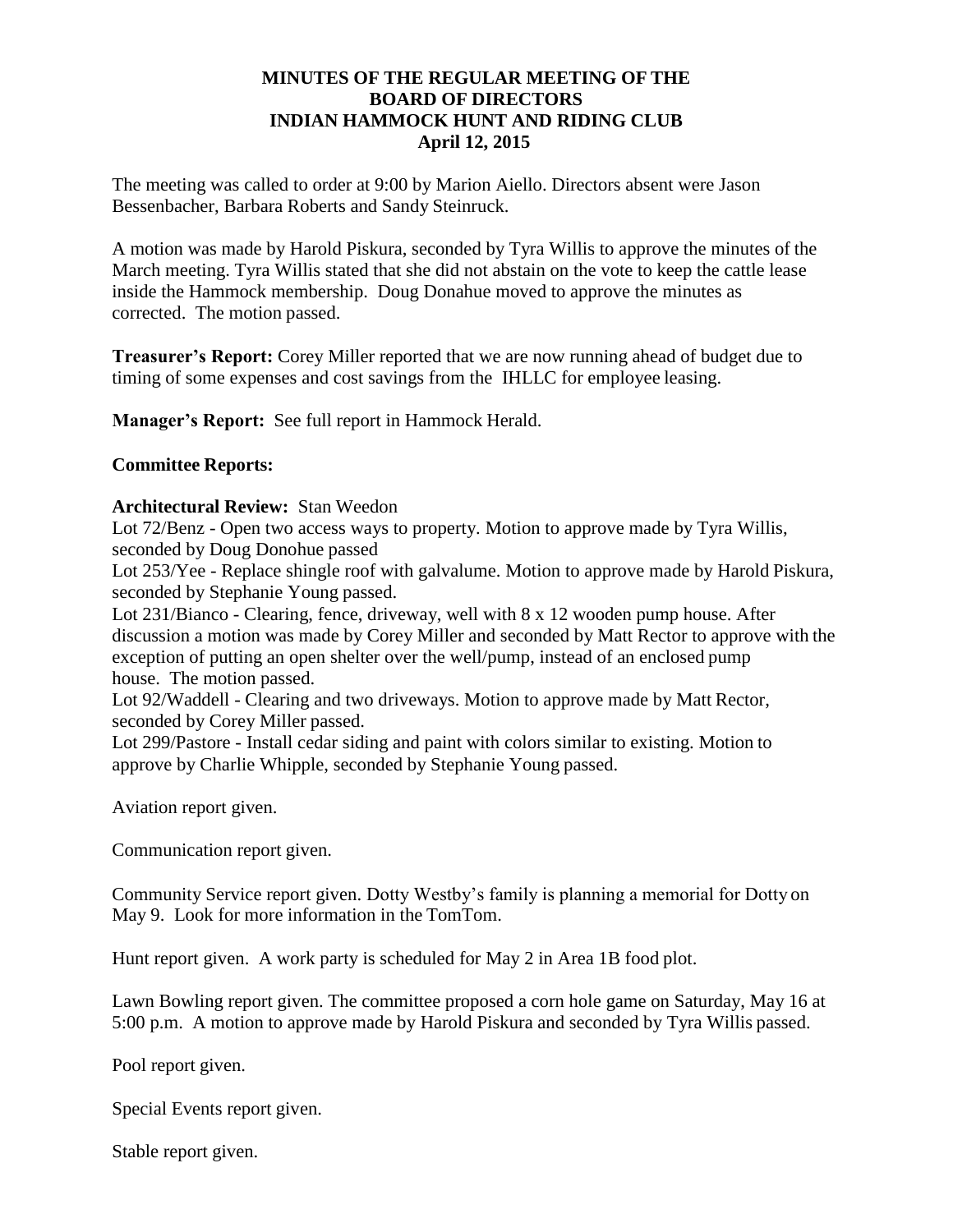Skeet & Trap report given. The committee proposed installation of a new Five Stand set up. The committee has raised funds and plans to pay all expenses including on going maintenance. A motion to approve made by Bill Miller, seconded by Doug Donohue passed.

#### **New Business:**

Shell rock re-surface 1.4 miles from gate to triangle.

Manager and finance committee recommended approval of the bid by B&B. A motion was made by Charlie Whipple and seconded by by Bill Miller. The motion passed.

Roof bids for pump house. Manager will get more information/bids.

Owner interested in paying for millings around dumpsters. After discussion, no motion was made,

Owner interested in paying for shade shelter in east pasture. After discussion, no motion was made.

Skeet & Trap Enhancement Project Motion to approve by Bill Miller, seconded by Doug Donohue passed.

#### **Unfinished Business:**

Cattle Lease

Much time was spent fine tuning the wording of the new Cattle Lease. The final version was approved and will be posted pending approval by the IH attorney.

Bids on the Cattle Lease must be in to the IH Office by 5:00 p.m. on Thursday, May 14, 2015. Sealed bids will be opened on Sunday, May 17, 2015 at the scheduled Board of Directors meeting.

Lodge plumbing: Manager will continue to seek bids on the job.

Motion to adjourn at 11:35 by Corey Miller, seconded by Bill Miller, passed.

Rachel Piskura substituting for Barbara Roberts, Secretary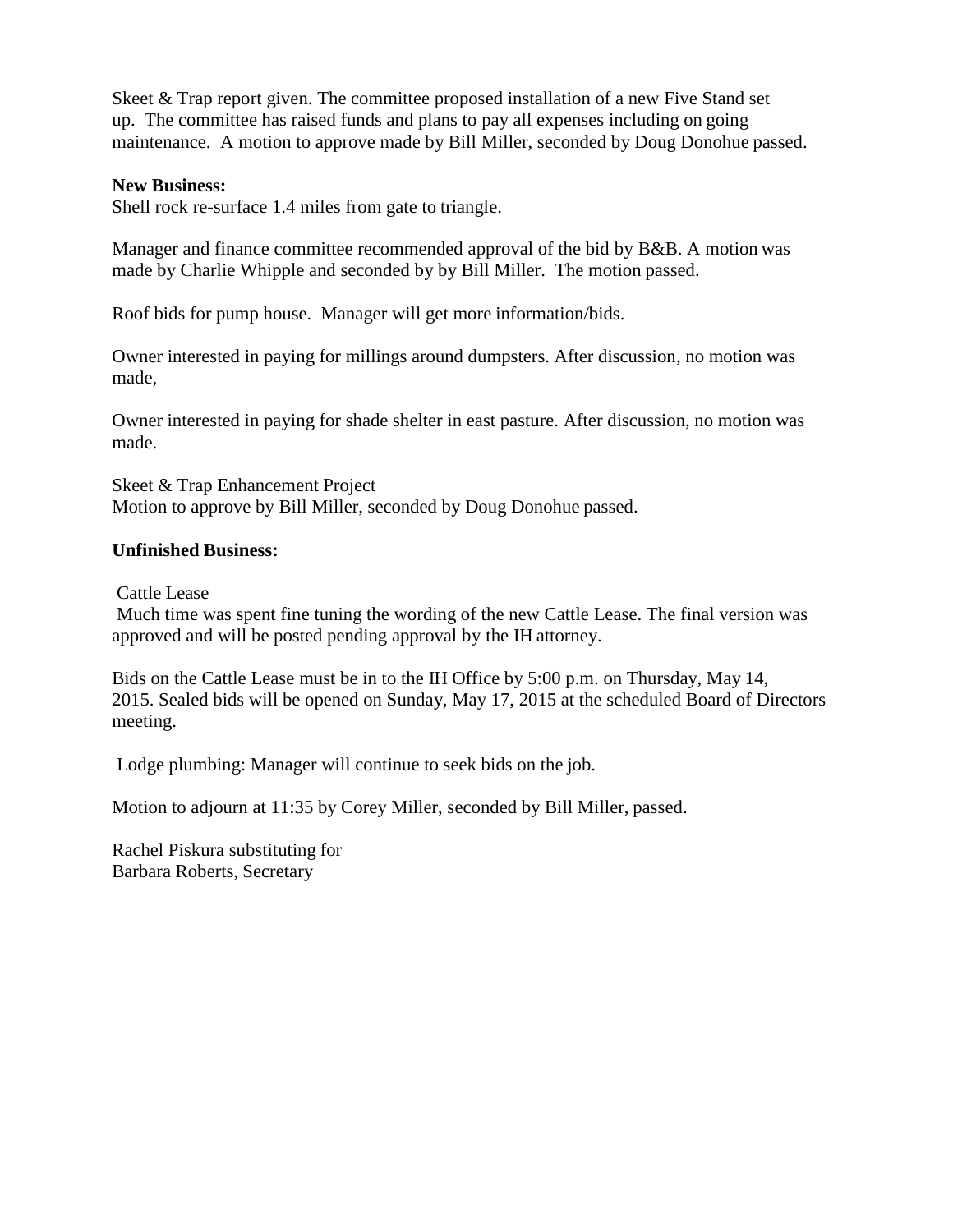## **MINUTES OF THE SPECIAL ASSESSMENT MEETING OF THE BOARD OF DIRECTORS INDIAN HAMMOCK HUNT & RIDING CLUB March 8, 2015**

The meeting was called to order by President Marion Aiello at 9:00am. All Directors were present with Matt Rector and Stephanie Young by conference call. Motion to approve the Special Assessment by Corey Miller and second by Barbara Roberts. Motion passed with Carla Sapp opposing. Motion to adjourn by Harold Piskura and second by Doug Donohue. Motion passed and meeting adjourned 9:05 am Submitted by: Barbara Roberts, Secretary

## **MINUTES OF THE REGULAR MEETING OF THE BOARD OF DIRECTORS INDIAN HAMMOCK HUNT & RIDING CLUB March 8, 2015**

The meeting was called to order by President Marion Aiello at 9:05 am. All Directors were present with Matt Rector and Stephanie Young by conference call. Motion to approve the minutes of the February 15, 2015 regular board meeting made by Tyra Willis and second by Bill Miller. Motion passed.

**Treasurer's Report** - Corey Miller reported that we are \$6860.02 behind budget.

Manager's Report : Sandy Hack see full report in the Hammock Herald

Aviation Committee : Report given

Community Service: Report given

Hunt Committee: Report given

Membership Committee:

Brent Waddell and Travis Waddell have purchased lot 92. This father and son are interested in shooting, hunting, fishing, riding, swimming and going to the Lodge.

They live in Jensen Beach and Brent is president of his company Freedom Waste Services and Travis is vice president.

Motion to wave the right of first refusal and approve these new members made by Barbara Roberts and second by Harold Piskura. Motion passed.

Pool Committee: Report given

Rifle & Pistol Range Committee and Skeet & Trap Committee: Report given Special Events: Report given

## **New Business:**

Motion made by Doug Donohue and second by Sandy Steinruck that the Cattle Lease will not be bid outside the Hammock membership . Motion passed with Corey Miller and Tyra Willis abstaining.

Motion made by Barbara Roberts and second by Charlie Whipple to table the discussion on the Cattle Lease until next month so that the Board and Finance Committee can review the present Cattle Lease. Motion passed with Corey Miller and Tyra Willis abstaining.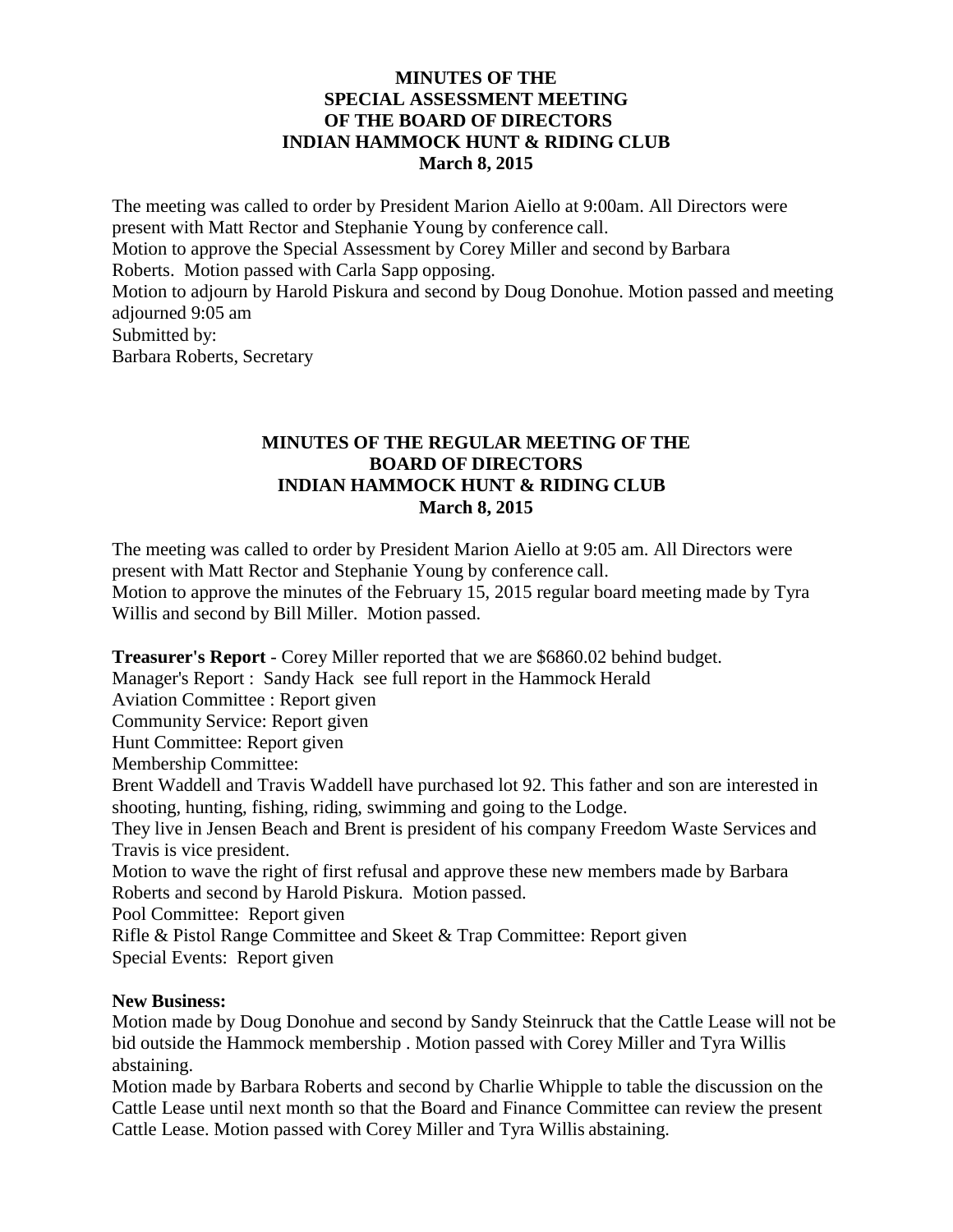Motion made by Charlie Whipple and second by Sandy Steinruck to extend the Cattle Lease until July 1, 2015. Motion passed with Corey Miller and Tyra Willis abstaining. Motion made to adjourn by Barbara Roberts and second by Charlie Whipple. Motion passed and meeting adjourned 10:30 am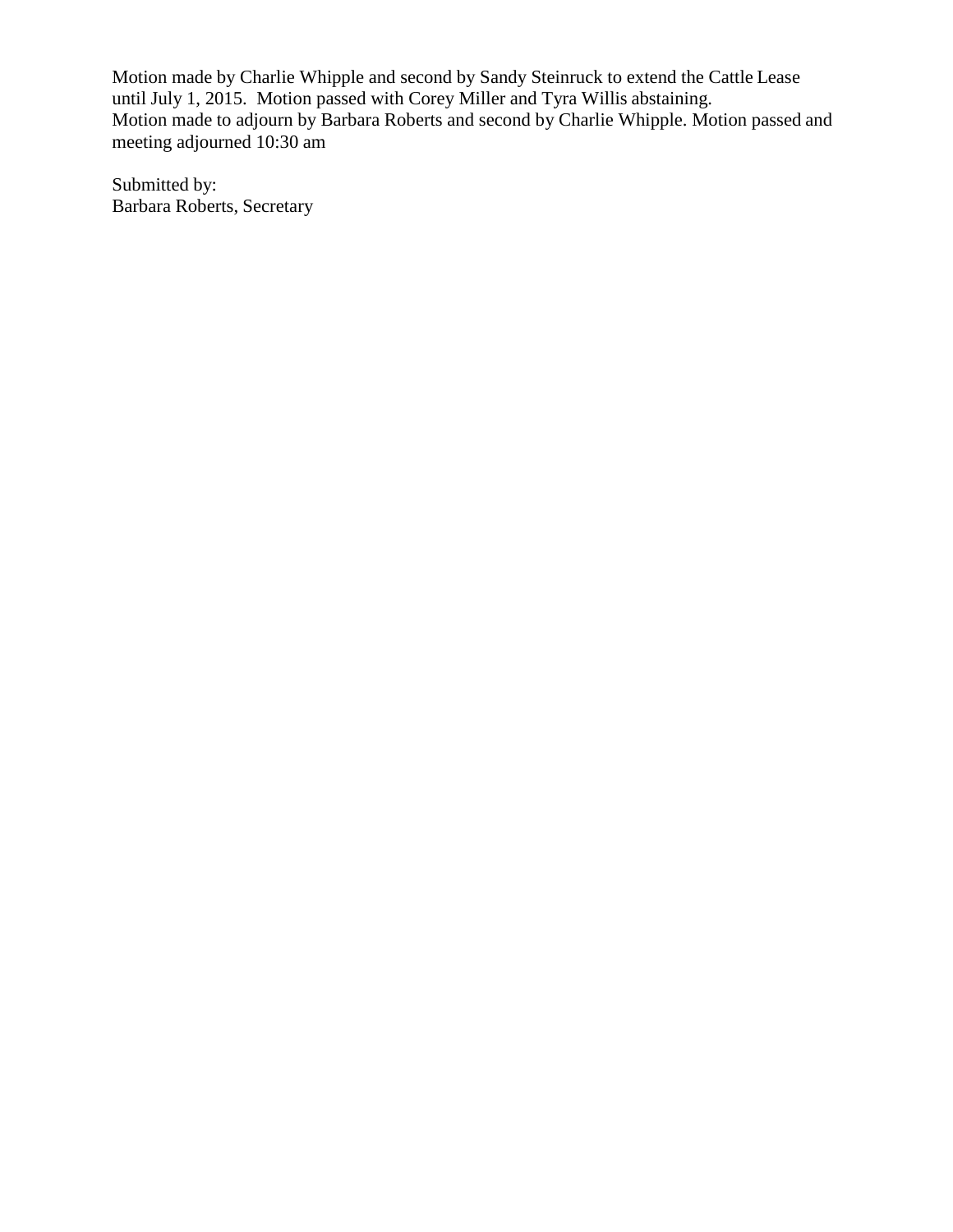## **MINUTES OF THE REGULAR MEETING OF THE BOARD OF DIRECTORS INDIAN HAMMOCK HUNT & RIDING CLUB February 15, 2015**

The meeting was called to order by President Marion Aiello. All Directors were present with Doug Donohue by conference call.

The first order of business was a report from Bryant Culpepper, County Commissioner on the Fire Station in Fort Drum.

We also heard from Melissa Yunas and Gary Davenport from Forestry on the mitigation and the next phase they would like to do in Indian Hammock.

Motion to approve the minutes of the January 18, 2015 Regular Board meeting and the January 21st Special meeting made by Tyra Willis and second by Matt Rector. Motion passed.

**Treasurer's Report** - Corey Miller reported that we are \$11,026.33 behind budget.

Motion made by Corey Miller and second by Barbara Roberts to approve the purchase of batteries for the fire truck at the airport. Motion passed.

Motion made by Corey Miller and second by Charlie Whipple to approve up to \$1200.00 for the fixing of the plumbing at the Lodge. Motion passed.

Motion made by Corey Miller and second by Stephanie Young that Indian Hammock does not take on the billing of any sub contractor associated to the Stables except for the regular routine maintenance done to the horses on a quarterly basis. Motion passed.

Motion made by Tyra Willis and second by Matt Rector to have the Finance Meetings the Saturday before the Board at 8:30 am. Motion passed with Doug Donohue abstaining.

Motion to move the Board meetings to the second Sunday of each month starting in April by Matt Rector and second by Bill Miller. Motion passed with Stephanie Young abstaining. Motion made by Corey Miller and second by Stephanie Young that a notice be sent to all members regarding the nature of the \$230. Special Assessment that was previously billed and that it will be voted on again at a Board Meeting. Motion amended by Matt Rector and second by Doug Donohue to add after 14 days notification to the membership. Amended passed and motion as amended passed.

Motion to schedule a Special Board meeting on March 6, 2015 at 7:00 pm to complete the special assessment by Barbara Roberts and second by Corey Miller. Motion amended by Matt Rector and second by Carla Sapp to move the Regular Board Meeting to March 8, 2015 to handle this matter. Amended passed and motion passed as amended with Sandy Steinruck and Stephanie Young abstaining.

Motion made by Corey Miller and second by Barbara Roberts to increase the application fee for new membership from \$150.00 to \$175.00. Motion passed with Carla Sapp opposing.

**Manager's Report :** Sandy Hack see full report in the Hammock Herald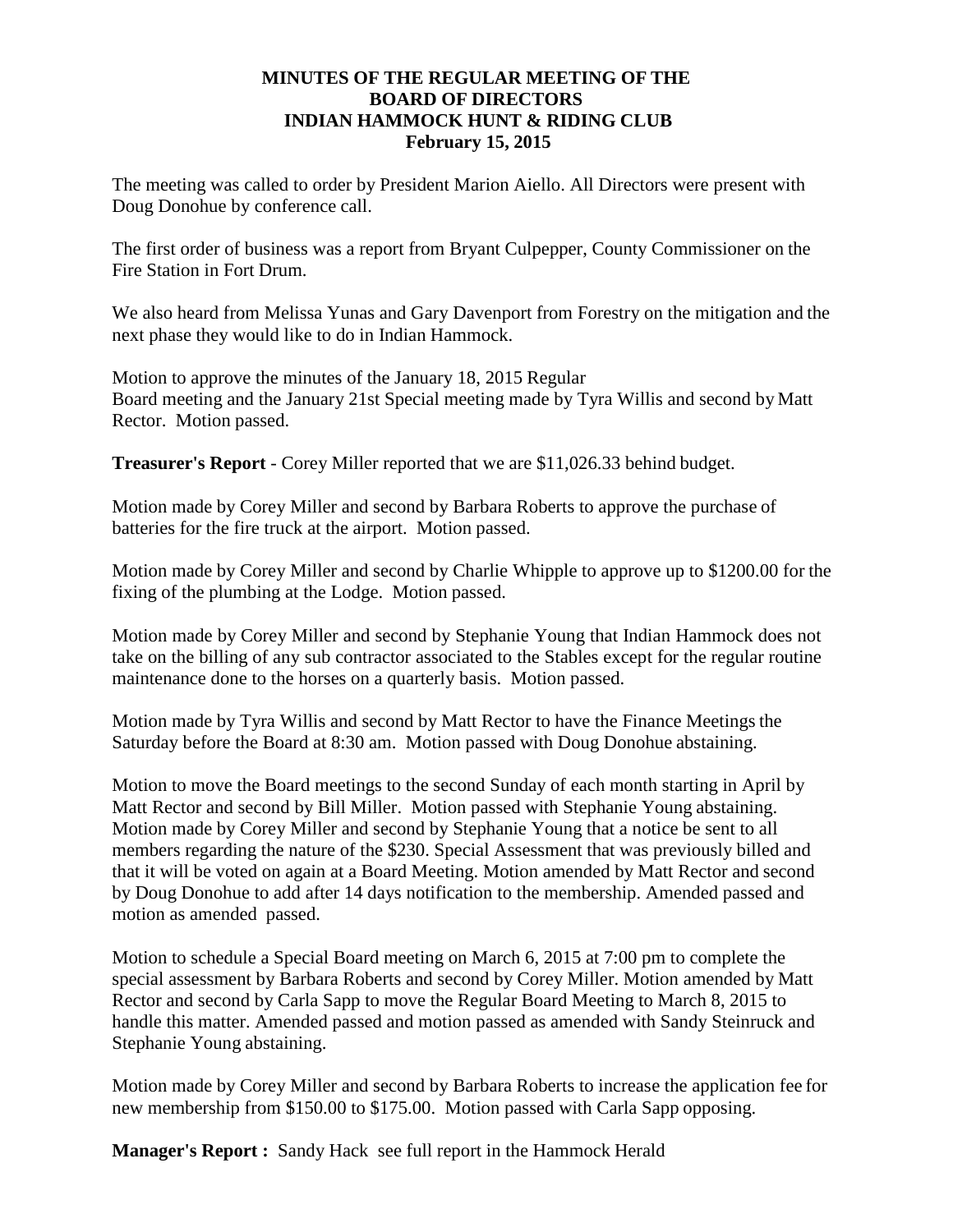## Appeals Committee:

Motion to appoint the following members: Manny Mac Lain, Carolyn Breza and Glenn Bowman to the Appeals Committee by Barbara Roberts and second by Corey Miller. Motion passed.

## **Architectural Review Committee**:

Motion made by Barbara Roberts and second by Corey Miller to approve a Solar System on the barn of Lot 49. Motion passed.

## **Membership Committee**:

Linda Rose from Homestead Fl has purchased Lot 155. She owns her own business in which she helps business' find the right workman's comp policies. She is interested in horses. Mark Ouellette from Royal Palm Beach Fl is purchasing Lot 222. Mark is a waterproofing contractor and owns his own business. He is interested in hunting and archery. Vincent and Michele Bianco from Wellington Fl are purchasing Lot 231. Vince and Michele own Florida Pipe and Steel, Inc. Vince is interested in skeet and trap, rifle and pistol and quail hunting. Michele is interested in skeet shooting, rifle and pistol range, trails and tennis. Kenneth and Myrtle Yee from Palmetto Bay Fl are purchasing Lot 253. They are both retired. Ken is interested in hunting, skeet and rifle shooting and archery. Myrtle is interested in exercise classes like Tai Chi and gym activities.

MOVE TO WAIVE THE RIGHT OF FIRST REFUSAL AND APPROVE THESE NEW MEMBERS by Barbara Roberts and second by Stephanie Young. Motion passed.

Motion made by Sandy Steinruck and second by Tyra Willis to give a key to individuals who had horses at the stables to store their grain and their blankets during the winter months in the second feeding storage room and insert into the Boarding Agreement that they will hold harmless Indian Hammock of any grain or blankets missing. Motion passed.

The President has appointed the following committee chairs: Archery - LaVerne Klein Architectural Review Committee - Stan Weedon Aviation Committee - Bill Miller Communications Committee - Carol Devine Community Service - Gerry Moore Election Committee - Barbara Hume Equestrian & Trails - Sandy Steinruck Fitness Center Committee - Kathleen Baum Hunt Committee - Tom Kokenge Lawn Bowling & Other Activities - Nancy Lynn Kidwell Membership Committee - Barbara Roberts Pool Committee - Gail MacLain Rifle & Pistol Range Committee - Bob Morrison & Gus Roberts Special Events - Michelle McIntyre Stable Committee - Tyra Willis Skeet & Trap Committee - Matt Rector & Bob Morrison

Motion to approve the FPL Gas Line Easement by Barbara Roberts and second by Stephanie Young. Motion passed.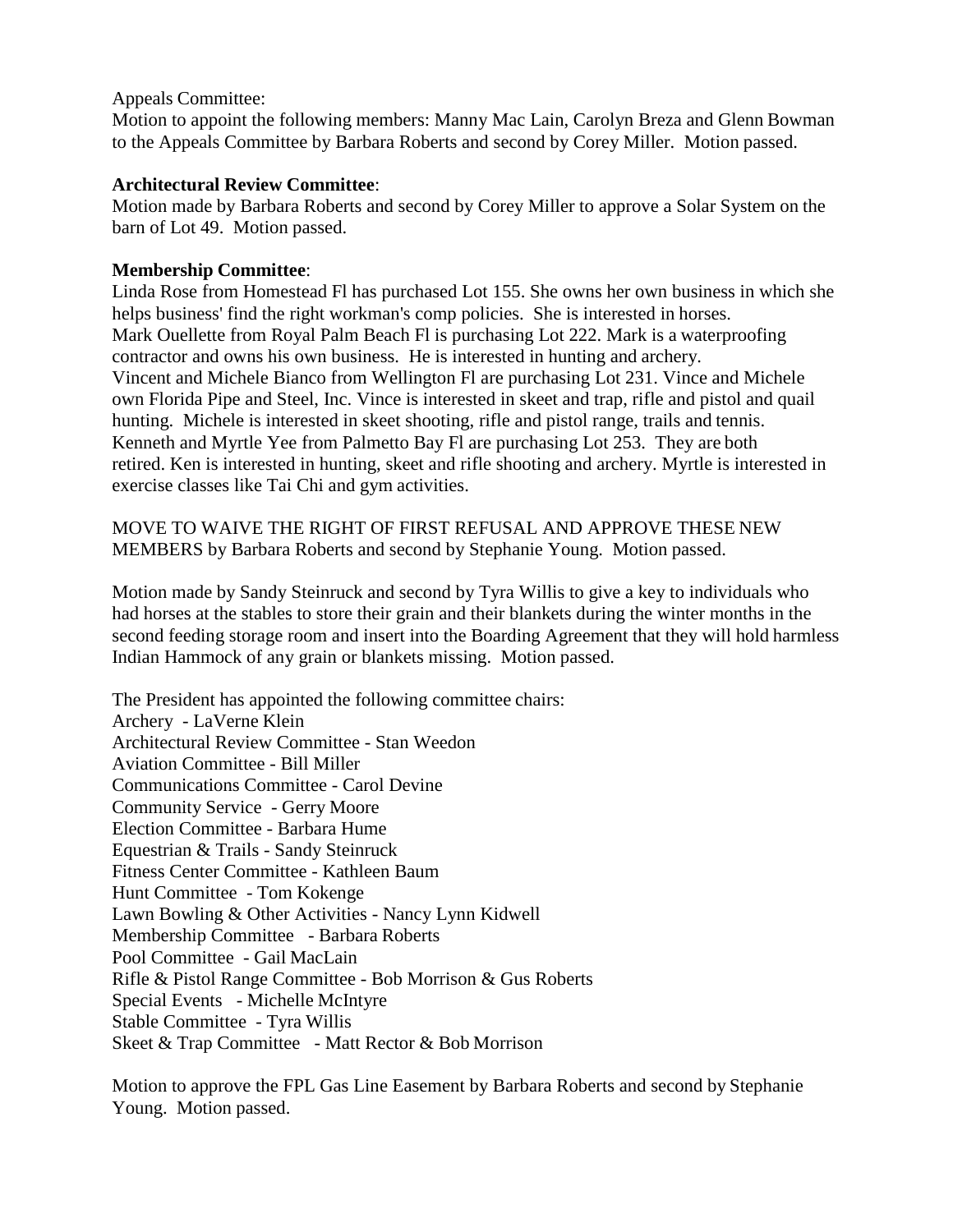Motion to appoint an Executive Committee by Bill Miller and second by Corey Miller. Motion amended by Matt Rector and second by Sandy Steinruck that the committee is to handle only emergency items. Amended passed and motion as amended passed with Carla Sapp and Jason Bessenbacher opposing.

Motion made by Doug Donohue and second by Carla Sapp to appoint two officers and three non officers as the Executive Committee. Motion passed with the following Board Members as the Executive Committee: Doug Donohue, Bill Miller, Marion Aiello, Carla Sapp and Matt Rector.

Motion made by Sandy Steinruck and second by Corey Miller to have every lot display a lot number. Motion amended by Bill Miller and second by Corey Miller to have only lots with structures display a lot sign visible from the road at the primary entrance. Amended passed and motion as amended passed

Motion to establish an estoppel certificate fee of \$200 unless it is asked to be rushed then the fee would be \$250 by Matt Rector and second by Bill Miller. Motion passed.

Motion by Carla Sapp and second by Jason Bessenbacher to extend the cattle lease for 60 days so that Mona Blackburn and Jose Lorenzo can work with Manager Sandra Hack to research and bid the lease. Motion passed with Corey Miller and Tyra Willis abstaining.

Motion to adjourn by Corey Miller and second by Carla Sapp. Motion passed and meeting adjourned 12:53 pm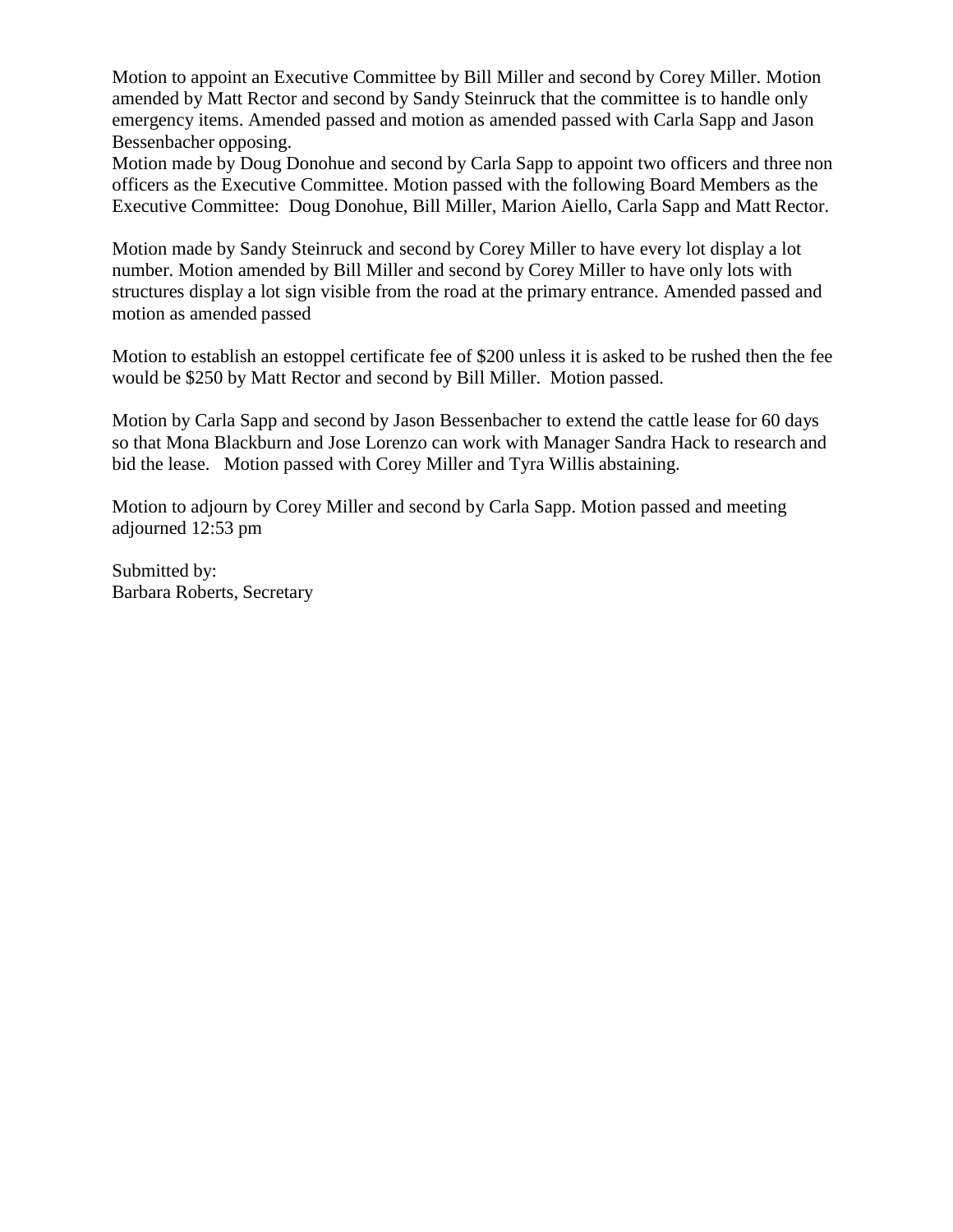## **MINUTES OF THE REGULAR MEETING OF THE BOARD OF DIRECTORS INDIAN HAMMOCK HUNT & RIDING CLUB January 21, 2015**

Notification of the meeting was given by The President Marion Aiello and posted by Sandra Hack, Property Manager on January 19, 2015 at 4:15 PM

All Board members were present in person or by conference call.

President Marion Aiello called the meeting to order at 5:33 pm.

Motion by Bill Miller and second by Tyra Willis to rescind the motion on January 18, 2015, concerning the fine to Lot 19. Motion passed.

Motion by Tyra Willis and second by Harold to fine Lot 19 \$100.00 for starting to build the deck without Indian Hammock approval. Doug Donohue amended the motion and second by Tyra Willis to include work was not to be restarted until fine is paid and Lot 19 has county permit. Amended passed and motion as amended passed.

Motion by Bill Miller and second by Tyra Willis to rescind the motion on January 18, 2014, concerning the fine to Lot 244. Motion passed.

Motion by Doug Donohue and second by Bill Miller to fine Lot 244 \$100.00 and loss of use of burn pile for one year. Motion passed.

Motion to remove from table the 700 or greater credit score for new memberships by Tyra Willis and second by Bill Miller. After discussion motion to table by Barbara Roberts and second by Tyra Willis to refer to our attorney. Motion passed.

Motion by Matt Rector and second by Doug Donohue to allow the use of the bunkhouse and cottage during the foliage mitigation by the Division of Forestry contractors. Motion passed.

Motion by Charlie Whipple and second by Harold Piskura to give Gus and Barbara Roberts the authority to finalize the wording on the agreement with FPL for the gas pipeline easement. Motion passed.

Motion by Corey Miller and second by Tyra Willis to approve Gus Roberts for the Finance Committee. Motion passed with Barbara Roberts abstaining.

Motion to adjourn the meeting by Doug Donohue and second by Bill Miller. Motion passed. Meeting adjourned 7:17pm.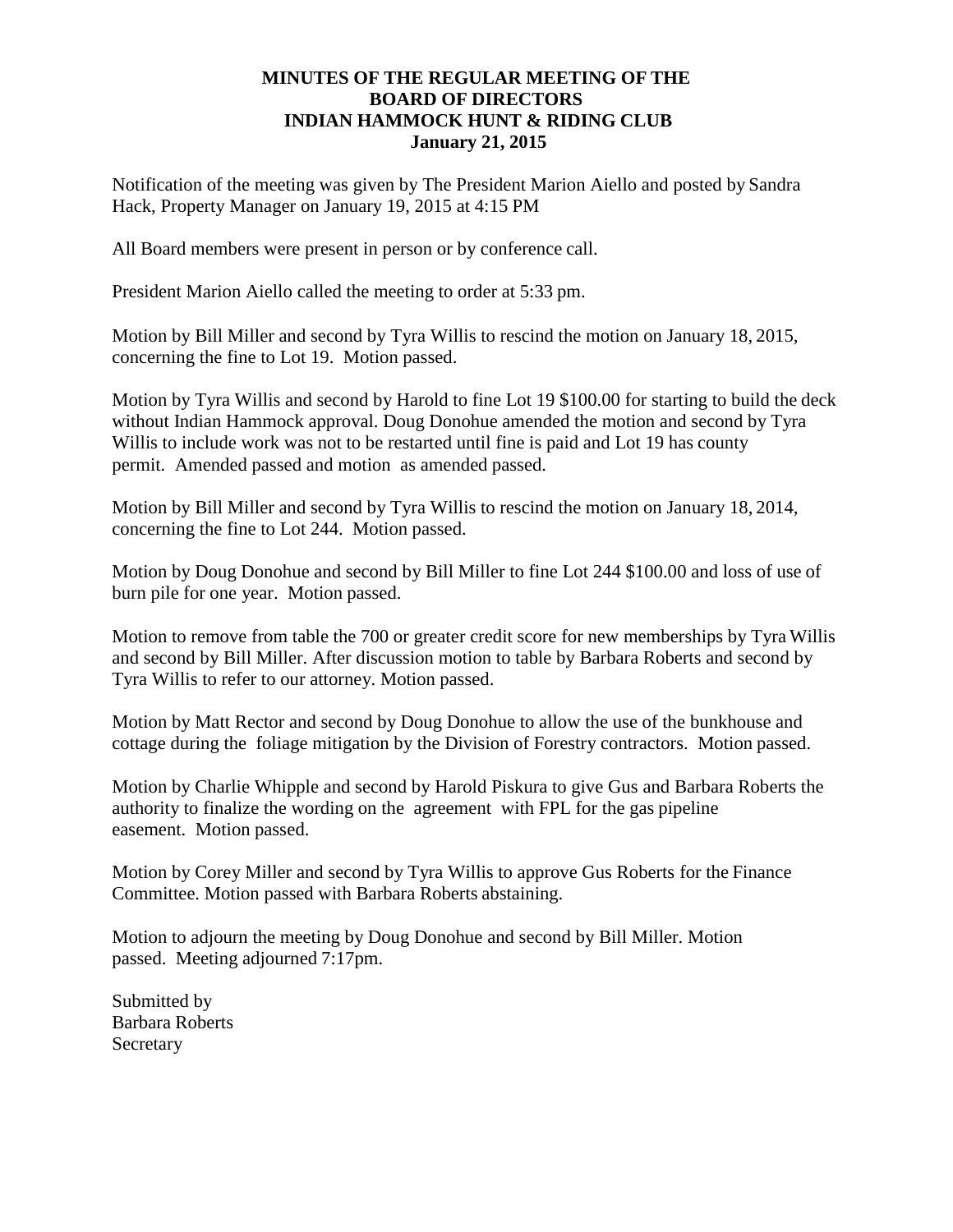## **MINUTES OF THE REGULAR MEETING OF THE BOARD OF DIRECTORS INDIAN HAMMOCK HUNT & RIDING CLUB JANUARY 18, 2015**

The meeting was called to order by Sandy Hack, Property Manager at 3:05 P. M. All Directors were present.

The newly elected Board of Directors chose the following officers: President Marion Aiello Vice President Bill Miller 2nd Vice President Tyra Willis Secretary Barbara Roberts Treasurer Corey Miller

Motion to Approve the minutes of the regular Board of Directors meeting of December 14, 2014 by Sandy Steinruck and second by Barbara Roberts. Motion passed.

**Treasurer's Report**: Corey Miller reported that Indian Hammock is behind in the budget by \$6390.00

Motion by Corey Miller and second by Barbara Roberts that the member's monthly statement reflect that the bill is late by the 15th of each month and this change will go ineffective with the March billing. Motion passed

Motion by Corey Miller and second by Barbara Roberts to approve the following members on the Finance Committee: Harold Piskura abstained Motion Passed David Willis Dick Swan Rachel Piskura Mona Blackburn Julie Huebner

**Manager's Report** : Sandy Hack see full report in the Hammock Herald

#### **Membership Committee**:

Paul and Teresa Houlihan are purchasing Lot 100. They have been familiar with Indian Hammock since 1988 as they are purchasing from Paul and JoLee Houlihan. Paul and Teresa live in Hollywood, where Paul has his own construction business and Teresa is a certified coding specialist for Cleveland Clinic. Paul is interested in skeet and trap, rifle and pistol range and future equestrian. Teresa is interested in the Lodge and Special Events.

Derek and Mary Arden are purchasing Lot 157. They live in Vero Beach with their 2 sons age 6 and 9. Derek is in Real Estate and owns a Property Management Company. Derek is interested in hunting, fishing and shooting and Mary is interested in horseback riding

Joey Mohanna is being added to Lot 193. She has been renting Lot 87. She owns her own business and has 2 children.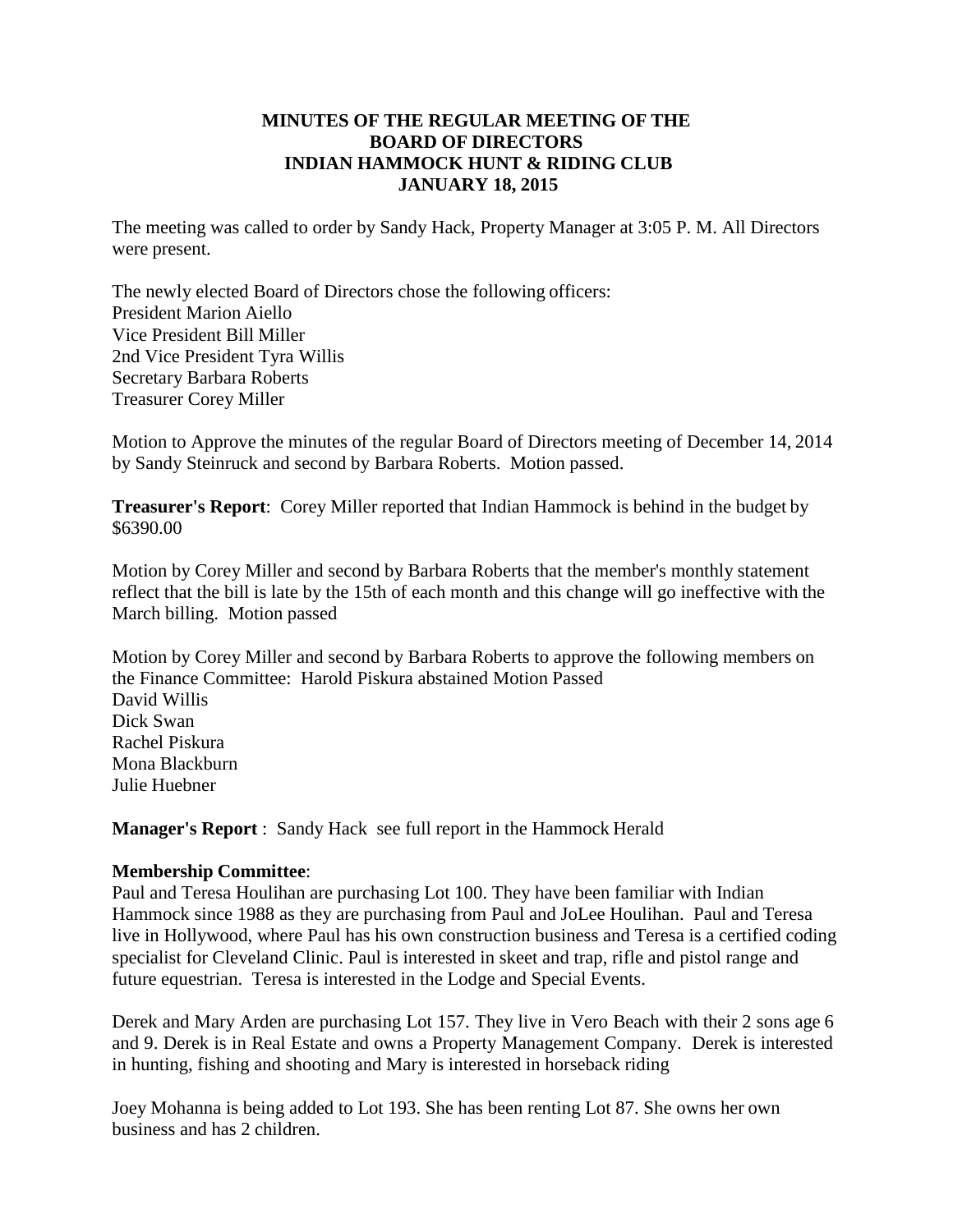Move to wave the right of first refusal and approve these new members by Barbara Roberts and second by Stephanie Young. Motion passed.

Member to member: Bob and Deb Benz are buying Lot 72 from Knut Kramer. Move to approve summarily by Barbara Roberts and second by Tyra Willis. Motion passed.

Motion to set a 700 or great credit score for any application for new membership by Barbara Roberts and second by Tyra Willis. After discussion motion to table until next meeting by Sandy Steinruck and second by Harold Piskura.

#### **Architectural Report**: Fred Weeks

Lot 19: Deck. Discussion on the fact that the deck had begun and was stopped. Motion by Matt Rector and second by Doug Donohue that the member be fined \$1000.00 and as soon as it is received he can begin on the deck. Motion passed.

Motion to approve the following standing committees by Barbara Roberts and second by Sandy Steinruck. Motion passed APPEALS **ARCHERY** ARCHITECTURAL REVIEW AVIATION COMMUNICATIONS COMMUNITY SERVICE **ELECTIONS** EQUESTRIAN AND TRAILS FITNESS CENTER **HUNT** LAWN BOWLING AND OTHER ACTIVITIES MEMBERSHIP POOL RIFLE/PISTOL RANGE SPECIAL EVENTS **STABLE** TRAP AND SKEET

Motion to approve the following home businesses by Tyra Willis and second by Corey Miller with Barbara Roberts abstaining: Motion passed. Barbara Roberts, Lot 265 Joey Mohanna, Lot 87 Nan Kramer, Lot 31 Ken Dugmore, Lot 145 Steve Rubin, Lot 63 TJ Rautenbach, Lot 87 Jerry Farquhar, Lot 118 Louis Sultan, Lot 57 Bob Morrison, Lot 239 Wayne Johnson, Lot 77 Keely Wilson, Lot 220 Walt Hornberger, Lot 179 Tom Velie, Lot 244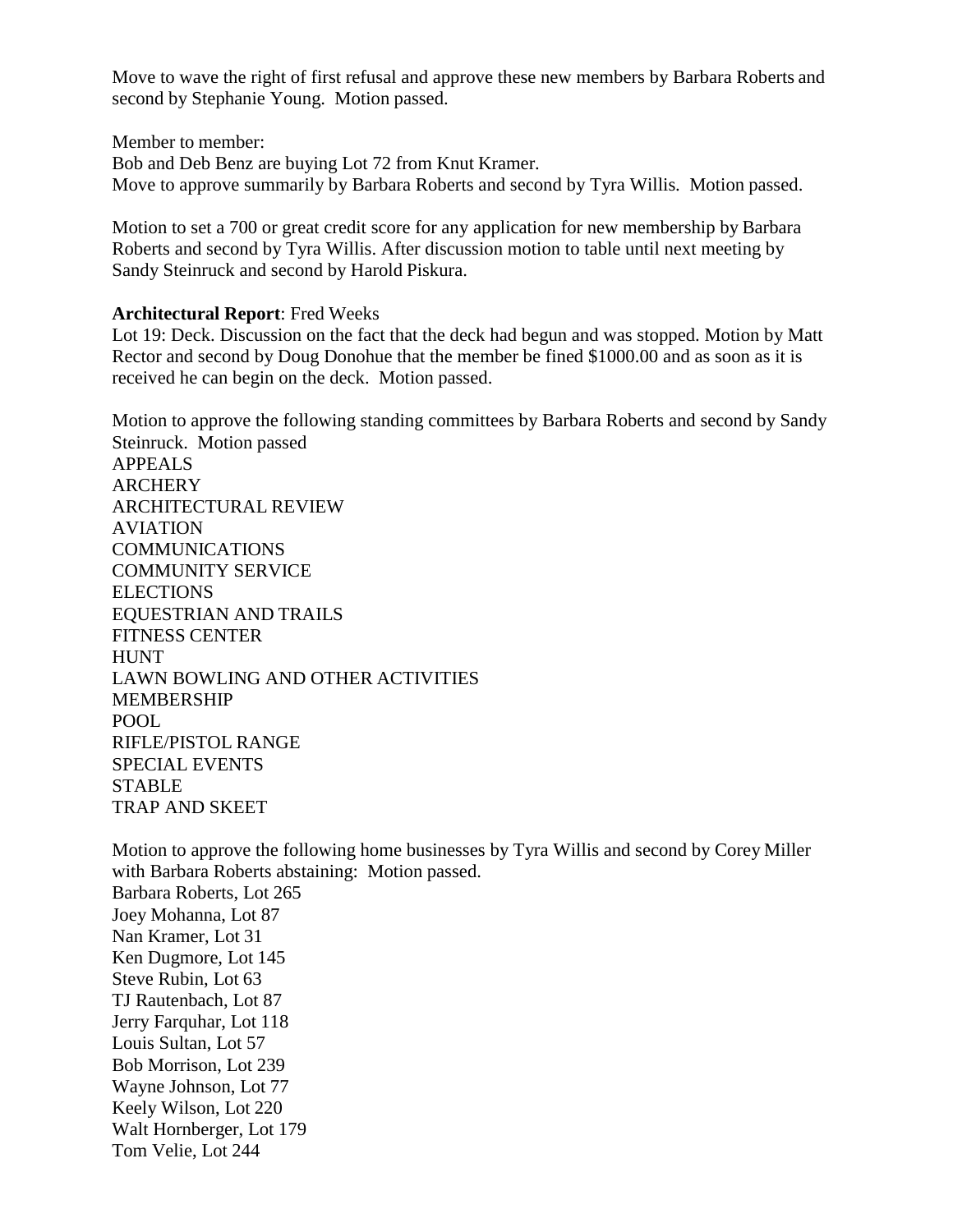The Directors Orientation and Certification Meeting will be February 15, 2015, at 1:00 PM at the Lodge.

Member Violation Lot 244:

Discussion of items found at the burn pile that are prohibited. Motion by Corey Miller and second by Sandy Steinruck to fine \$250 and loss of use of burn pile for one year. Motion passed.

Request for new rule requiring all lots to be marked with the lot number: The rule will be voted on at the February Board Meeting and if approved will require all lots to display the lot number within 60 days.

Request to hold Concealed Weapons Classes: Walt Hornberger

Walt is going to hold several classes between January, 2015 and March, 2015 and Walt will keep the Board posted. Motion to approve by Matt Rector and second by Stephanie Young. Motion passed.

Request to have Special Events by the Airport Committee: Motion to approve by Bill Miller and second by Harold Piskura,

Fly In on March 7, 2015 with a rain day of March 8, 2015 and a Aviation Lunch Day on March 21, 2015. Motion passed.

Request to spend Skeet and Trap Fund Balance: Motion by Matt Rector and second by Tyra Willis to spend up to \$5000.00 for replacement of machines at the skeet and trap fields. Motion passed.

Motion to adjourn by Corey Miller and second by Tyra Willis. Motion passed. Meeting adjourned at 5:20 pm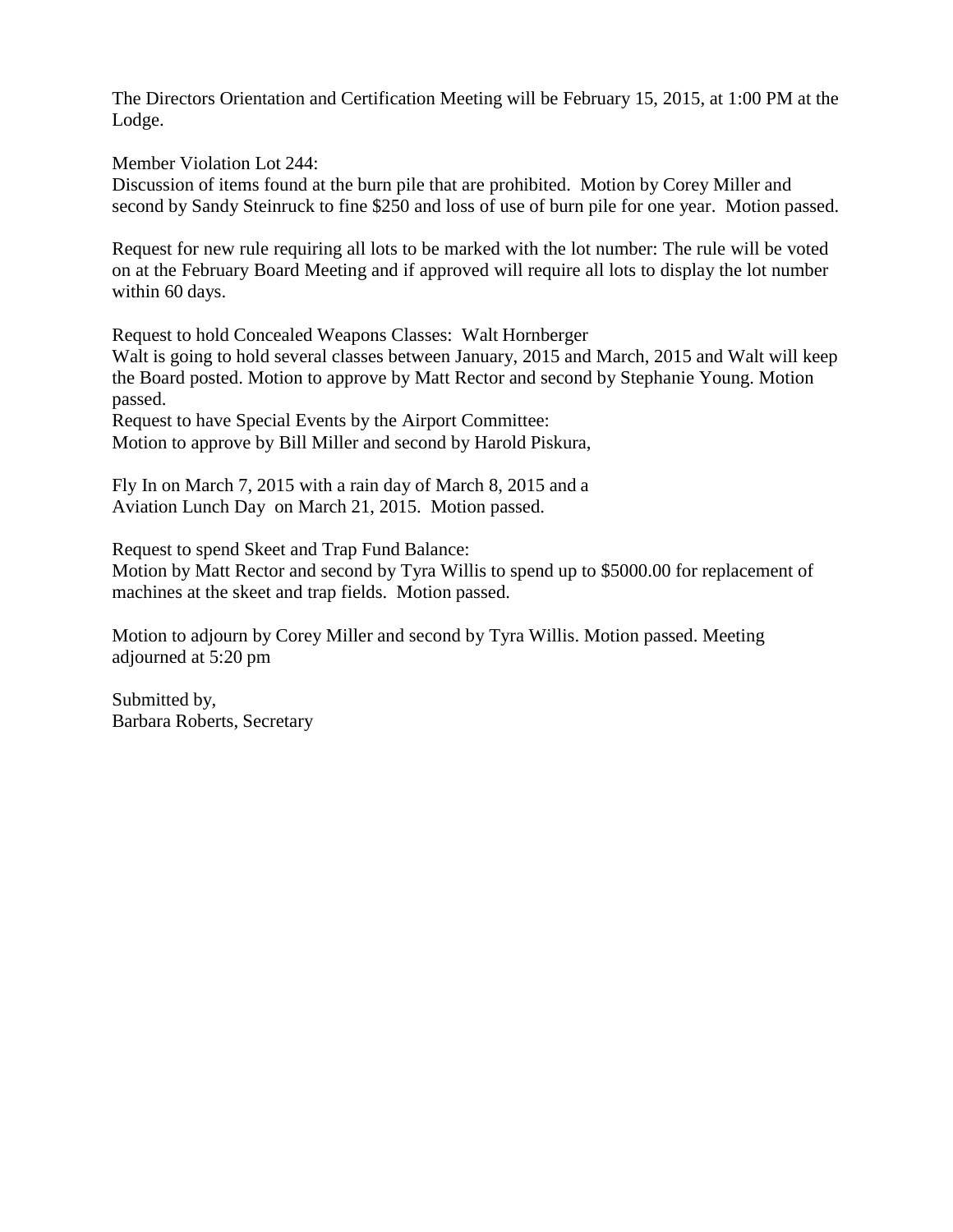## **Annual Meeting of the Membership Indian Hammock Hunt & Riding Club January 19, 2015**

Meeting called to order at 9:03 a.m. by Marion Aiello

Quorum established

Motion to approve the Minutes of the January 19, 2014 Annual Membership Meeting by Gail MacLain and seconded by Harold Piskura. Motion passed.

Motion to set the number of 2015 Board of Directors at 13 by Gail MacLain and seconded by Doug Donohue. Discussion. Question called and failed. Discussion. Motion to set the Board at 13 voted on and passed with two in opposition.

Nominations taken from the floor: Charlie Whipple - accepted Matt Rector - accepted Steve Rubin - accepted Carla Sapp - accepted Mona Blackburn - unaccepted

Financial Review given by Rick Lynch, CPA.

Vote to audit in lieu of review of Financial Statement for 2015.

Motion to add invocation to Monthly Meetings by Carol Devine and seconded by Ken Dugmore. Discussion. Question called and passed with one in opposition. Invocation motion voted on and failed with 83 in favor and 91 opposed.

Archery Committee report given. Architectural Review report given. Aviation Committee report given. Communications Committee report given. Equestrian and Trails Committee report given. Fitness Committee report given. Hunt Committee report given. Lawn Bowling Activities report given. Lodge Committee report given. Membership Committee report given. Pool Committee report given. Rifle & Pistol Committee report given. Special Events Committee report given. Stable Committee report given. Trap & Skeet Committee report given. Vision Committee report given.

2015 Election Results read with the following members comprising the New Board: Marion Aiello Jason Bessenbacher Doug Donohue Corey Miller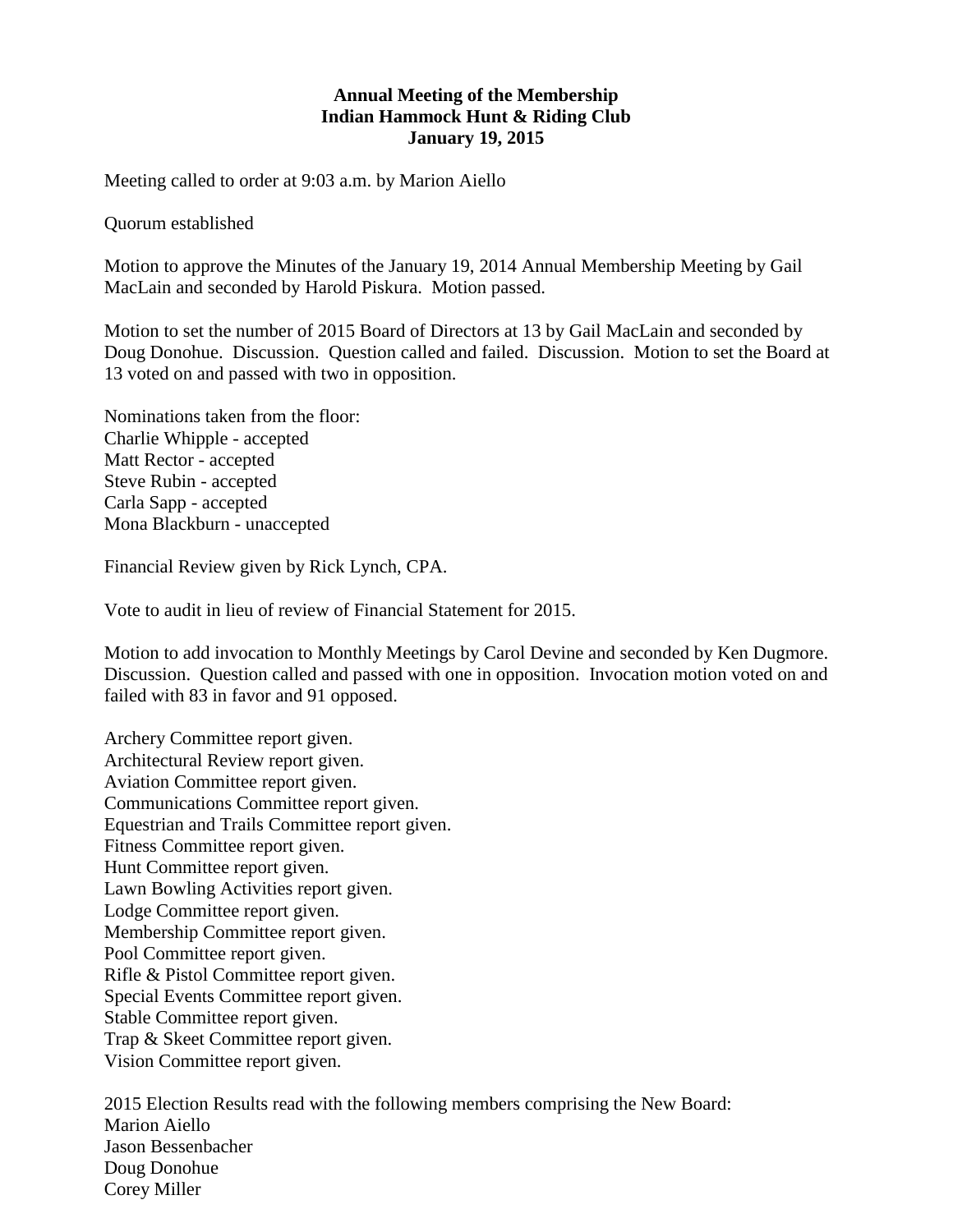Bill Miller Harold Piskura Matt Rector Barbara Roberts Carla Sapp Sandy Steinruck Tyra Willis Charlie Whipple Stephanie Young

Motion to deny proposed fee of \$17 per lot for Independence Day fireworks by John Hume and seconded by Kathleen Oakes. Motion unanimously passed.

Motion to continue funding lodge by Steve Devine and seconded by Corey Miller. Motion passed with one in opposition.

Motion to require membership approval for any change to the road surface made by Steve Devine and seconded by Valerie Holman. Motion passed unanimously.

Motion to reverse Board decision to spend up to \$4000 on an air quality test and pay testing firm for media used by Louis Sultan and seconded by Tyra Willis. Discussion. Question called and passed. Motion passed with one opposed and John Vernalia abstaining.

Motion there be no further pursuit of asphalt paving of Indian Hammock roads by Jo Hanley and seconded by LaVerne Klein. Discussion. Question called and passed. Motion passed with one opposed.

Motion to explore alternative mediums for road dust suppression without expenditure by Kathleen Baum and seconded by Kathleen Oakes. Discussion. Question called and passed. Motion passed with one opposed.

Motion to require posting on Board Meeting Agenda of dollar amount and nature of any expenditure of \$1000 or more in excess of the approved budget (excluding emergencies) by Julie Huebner and seconded by Steve Rubin. Motion passed.

Motion by John Hume to reinstate the Management Advisory Committee and seconded by Gail MacLain. Question called and passed. Motion failed.

Motion to return Special Assessment of \$230.00 per lot be returned to all Indian Hammock members within 15 days of this meeting as the Board of Directors did not comply with Florida Statute 720.303(2)c(2) which reads, "An assessment may not be levied at a Board Meeting unless the notice of the meeting includes a statement that assessments will be considered and the nature of the assessments. Written notice of any meeting at which special assessments will be considered or at which amendments to rules regarding parcel use will be considered must be mailed, delivered, or electronically transmitted to the members and parcel owners and posted conspicuously on the property or broadcast on closed-circuit cable television not less than 14 days before the meeting" made by Julie Huebner and seconded by Steve Rubin. Question called and passed. Motion failed by ballot vote 92 opposed 55 in favor.

Motion to follow Manager's direction to rework budget within 60 days by Gail MacLain and seconded by Corey Miller. Motion passed unanimously.